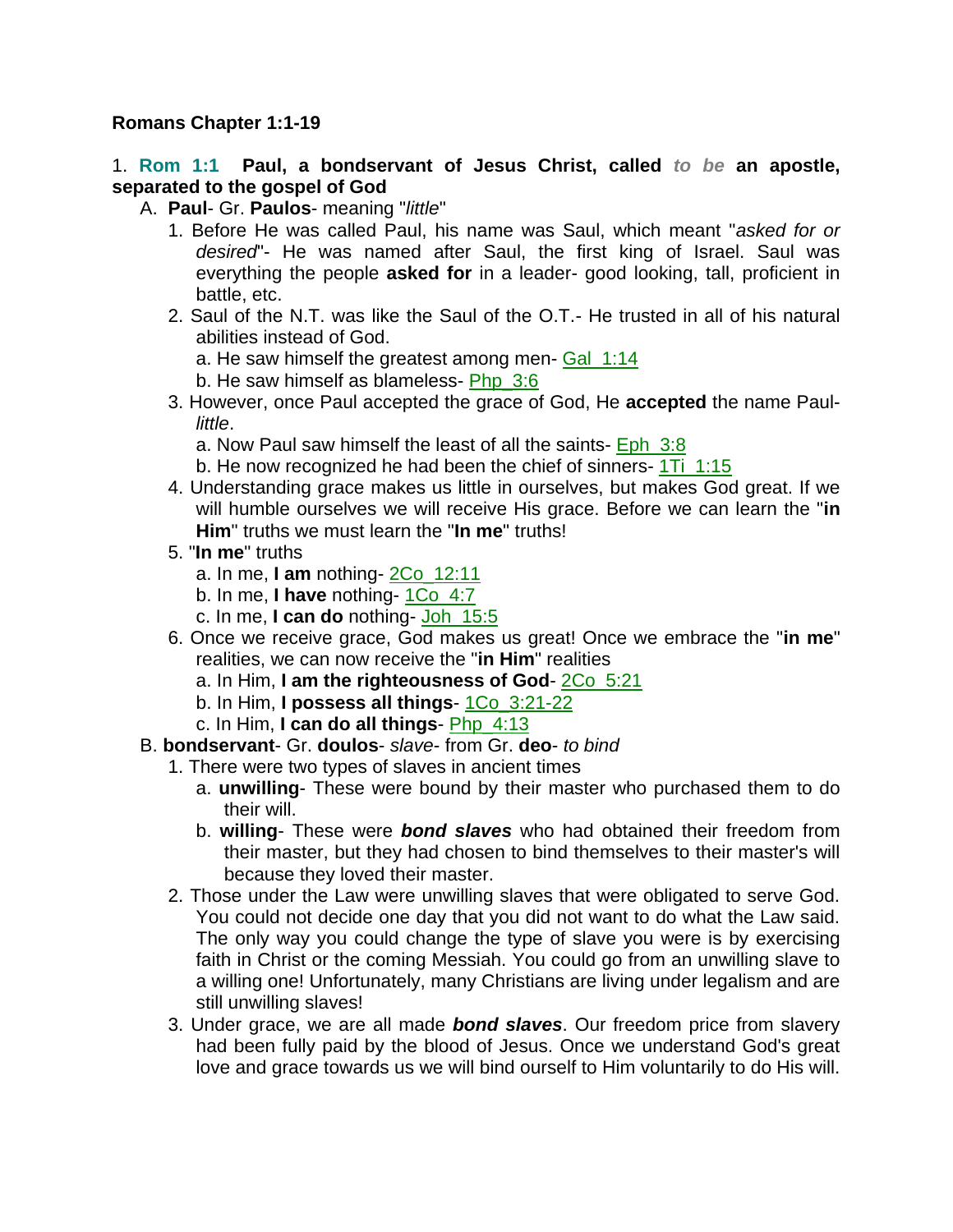We do this by faith and from the motivation of His love that He first gave us. 1Jn\_4:19

4. If you feel pressured to serve God, then you are not operating in N.T. servanthood. N.T. servanthood is done from willingness and faith, not law and obligation. We do not "**pay**" God back for what He has done for us by our serving Him. You were saved by grace, and now we are to serve God in and by grace [*freely from our love and empowered by Him*]

## C. **Jesus Christ**

- 1. **Jesus** *salvation*; Christ- Gr. **Christos** *the Messiah, Anointed One*
	- a. Jesus is anointed to save [Gr. **sozo**] us. If you are not allowing Christ to save [Gr. **sozo**- *save, deliver, heal, preserve, make whole, prosper*] you by His grace then you are not receiving His anointing.
	- b. It is the anointing that destroys the yoke- Isa\_10:27
	- c. If you do not receive salvation [Gr. **sozo**] by sheer grace alone through faith alone, you will fail to receive the anointing that saves [Gr. **sozo**] you both spiritually and temporally.

## D. **called to be an apostle- lit. "a called apostle"**

1. **called**- Gr. **kletos**- If God has not called you, then it does not matter what you call yourself! Many are in ministry have not been called. They have just showed up! Also, many are not coming who have been called. This is a problem.

### 2. **apostle**- Gr. **apostolos**- *sent one with authority and a message*

- 1. We need to be sent by God
- 2. We need to undeststand and operate under and in authority
- 3. We need a message- Many are going out without a message!
- 4. There are 4 categories of N.T. apostles
	- a. **The Apostle of our Confession** Heb\_3:1**- There is only one in this category- Jesus Christ!**
	- b. **The 12 Apostles of the Lamb** [twelve disciples]- Rev\_21:14
	- c. **Foundational apostles** These wrote scripture and laid down N.T. Doctrine- Eph 2:20
	- d. **Equipping apostles** Eph\_4:11- These equip the saints to do the work of the ministry- These are in the church today and will be until we are raptured.
- 5. Apostle is not a **TITLE** but a **FUNCTIONAL OFFICE** in the church
	- a. Paul never called himself the "**Apostle Paul"**. He refers to himself as Paul, called to be an apostle. 1Co\_1:1
	- b. There is too many titles being tacked on people nowadays. This is a badge of pride. It is fine to show honor, but we should not demand someone call us by some title. [Just call me Rick or brother Rick!]
	- c. If you really have a ministry gift in you, people will recognize it right away without having to see it on your business card!
- 6. Apostles are sent away from the local church to establish new works for God. They often will do the work of an evangelist and pastor until they get a new work up and going. Then they will be sent away again to start all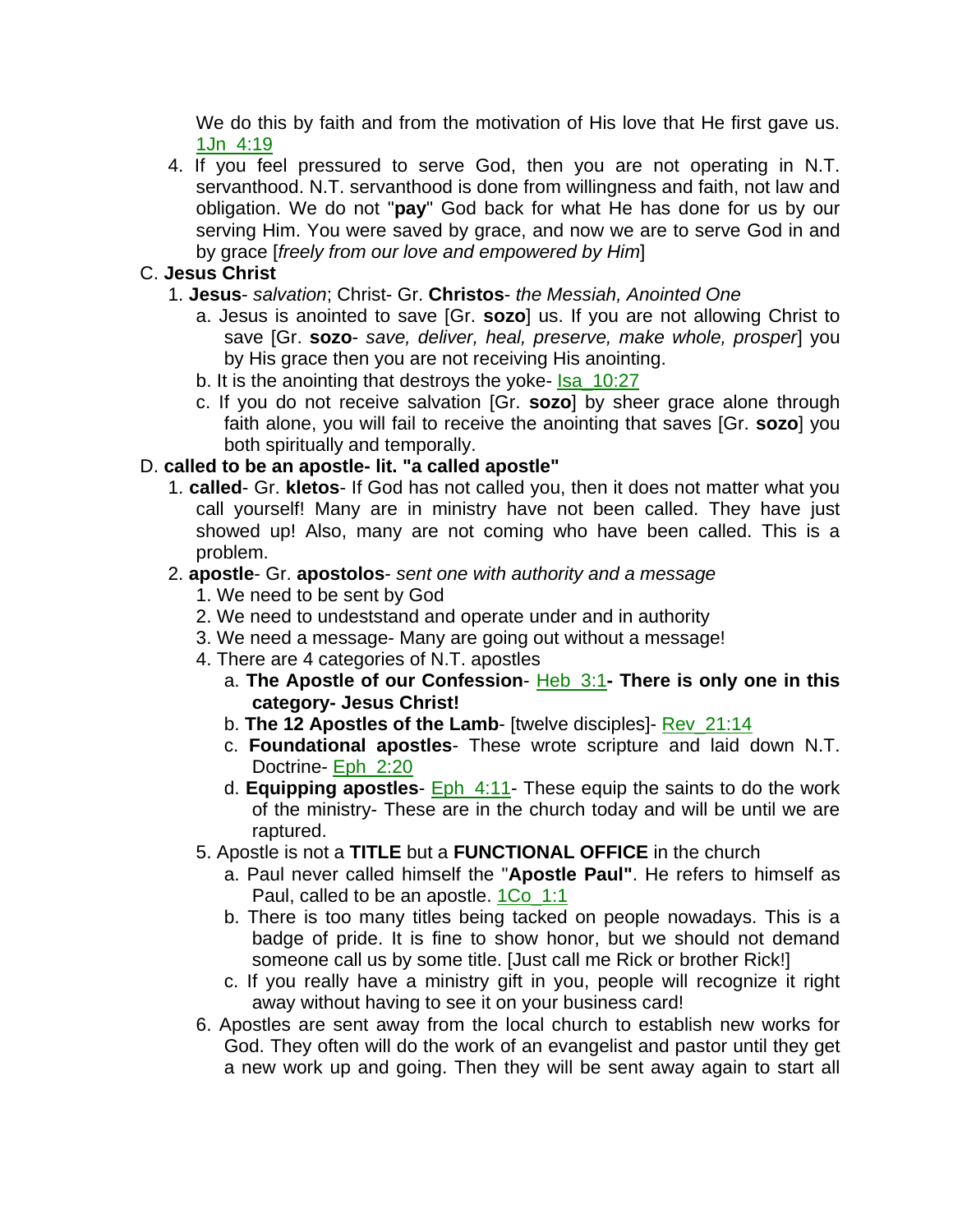over again! Many modern missionaries do apostolic work but not all missionaries are apostles.

- E. **separated-** Gr. **aphorizo-** *to mark off, define, limit, appoint*
	- 1. In this verse we see two terms that are interrelated. One is "**called**" and the other is "**separated**". You might be *called* to the ministry but not be *separated* unto that ministry. There is a time lapse between your call to ministry and when God separates you and commissions you into that ministry. Act\_13:2**- separate me Paul and Barnabus unto the ministry I have called them.**
		- a. This time period is a time of testing for faithfulness.
		- b. This time period is a time for maturing.
		- c. This time period is a time for intimacy with God.
	- 2. **Our calling and separation is for a certain place, time, and people**. **It has limits!** No one is called to **everywhere** and to **everyone**. Even Paul was limited in His calling to the gentiles and Peter was limited to the Jews. *You also are called to a specific and limited ministry*. You must find that niche and stick to it. You will find the anointing present right there in **that place** and to **those people** God has called you to. Many think their gift will prosper **anywhere** and with **anyone**. This is not the case, if God has not called you and opened up the door there. These people are sadly mistaken. Many get broken and bruised in ministry because they are trying to use their gift in the wrong place and with the wrong people. God limits His call of ministry to us. We must know those limits!
		- a. Paul never prospered in ministry until he left the Jews and started ministering to the gentiles. When he got in trouble it is when he would leave the gentiles and try to minister to the Jews! [**Acts chapter 20**]
		- b. Peter did great with the Jews, but when he went to minister among the gentiles he got into trouble! [Gal\_2:11-12]
- F. **unto the gospel of God**
	- 1. **unto** Gr. **eis** *into* Paul was called into the gospel. The gospel of grace is the entrance into God's plan for man.
	- 2. **gospel** Gr. **euangglion** *good message or news* Paul was sent by God, with His authority, but Paul had to know His message. This is what he learned from the point of his calling to the point of his separation unto the ministry God had for him. He had to learn grace.
		- a. We are called to preach the gospel- good news. If what we are preaching is not good news we are not preaching the gospel. Preaching that we are made righteous as a gift by the finished work of Christ is good news. Preaching we have to become righteous or maintain our righteousness by our acts of obedience is bad news. Matter of fact that is "old news"! That system already existed under the Law! The Law is bad news for mankind. The gospel of grace is great news for mankind!
		- b. If we do not understand grace we will preach bad news to people.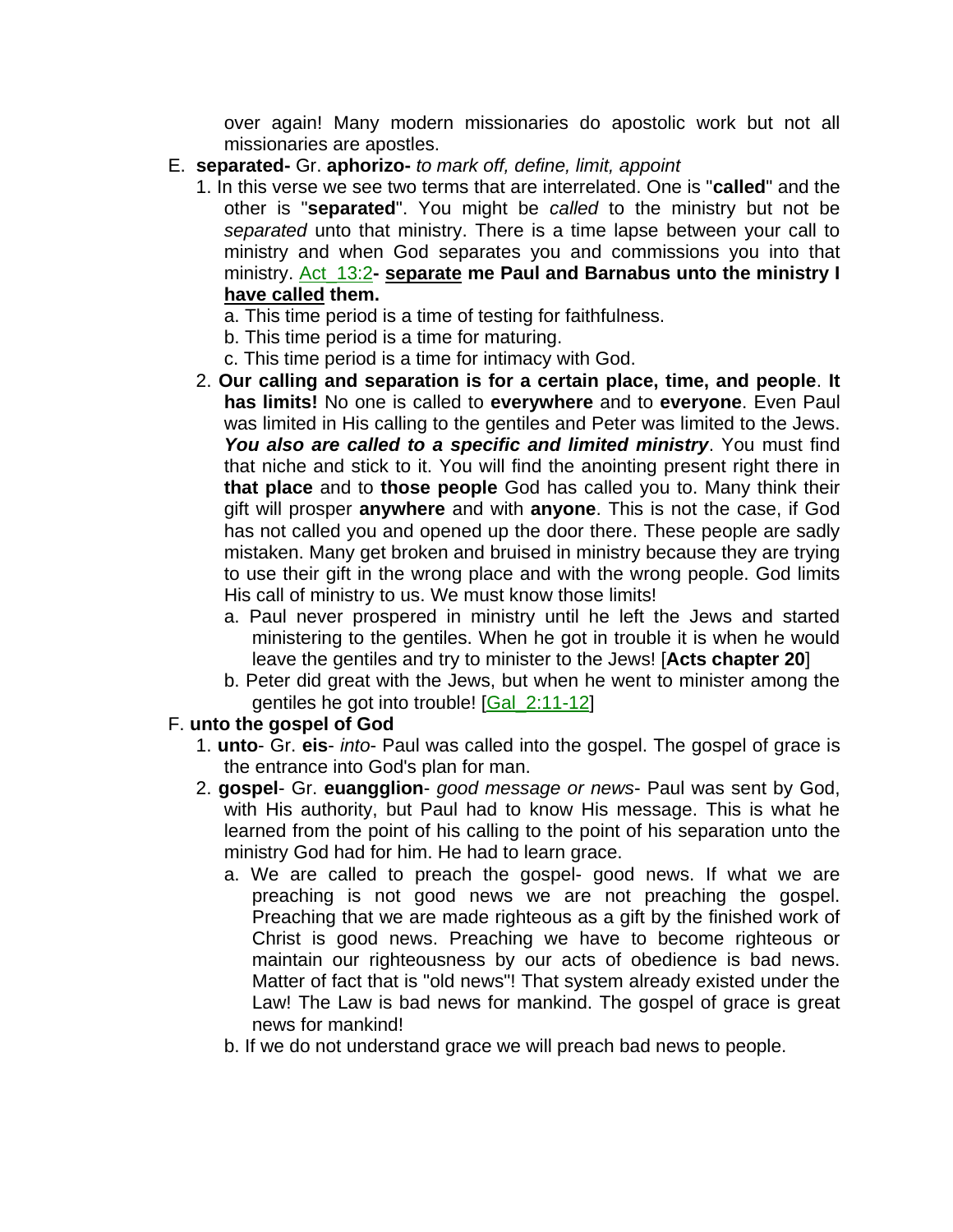- c. Every Christian heard good news when they got saved, but many have not heard much good news since then because they are bogged down in legalism.
- d. If you lack joy in your life, friend, it is a sure sign you are believing bad news! You do not understand or believe the gospel. When we hear and believe good news we will have a smile on our face!
- 2. **Rom 1:2 which He promised before through His prophets in the Holy Scriptures,**

# A. **promised before**- Gr. **proepangellomai**- *to proclaim in advance*

- 1. What was proclaimed in advance- the gospel of grace.
	- a. The gospel story was in every ritual and ever sacrifice of the O.T.
	- b. The gospel story was in the tabernacle and latter in the temple
	- c. The gospel of Christ is seen in the stories and events of the O.T.
	- d. The prophets revealed the holiness and wrath of God but also the promise of salvation by the coming Messiah
- 2. Your life is not in doubt! God has proclaimed in advance your outcome Christian- you win- not just when you get to heaven, but in every circumstance of life! [2Co\_2:14] If you will find out what He has proclaimed about you and your future and agree with it, you will see it manifest in greater ways in your life.
- 3. This is one of the biggest evidences for the Bible being the very Word of Godfulfilled prophecy! Jesus Christ Himself fulfilled over 300 Messianic prophecies that are found in the O.T. It is staggering odds that one man could even fulfill just a handful of them. [It is really hard to have control over how and what is done to you when you are executed!] However, Jesus' death on the cross was vividly declared centuries earlier in Psa\_22:6-22 and Isa\_53:1- 12.

# B. **Through His prophets**

- 1. The Bible is unlike any other writing in existence. All books outside of the Bible are completely the work of man. However, the Bible is completely the work of God and man. The Bible is 100% of God and 100% of man. Every thought and word was inspired by God, but every thought and word was written down by man in expressing his own personality. The written Word of God mirrors the Living Word of God- Jesus Christ.
	- a. Jesus is 100% God and 100% man in one person. He is not 50/50 or a mixture. So, it is with the written Word of God.
	- b. The Bible is the only book that contains life in it.
	- c. If we neglect the Written Word of God, we neglect the Living Word of God.
- 2. God used man to give voice to His Word. This is God's plan. God has ordained that we give voice to His Word in order to have it's life released in this realmthe realm in which He has given man authority over.
	- a. We must give our voice to the Word of God. Many are hoping and begging God to get involved in their circumstances, but it will not take place until we give God's Word our voice. When we speak His word in faith, the Living Word of God is released to do it's work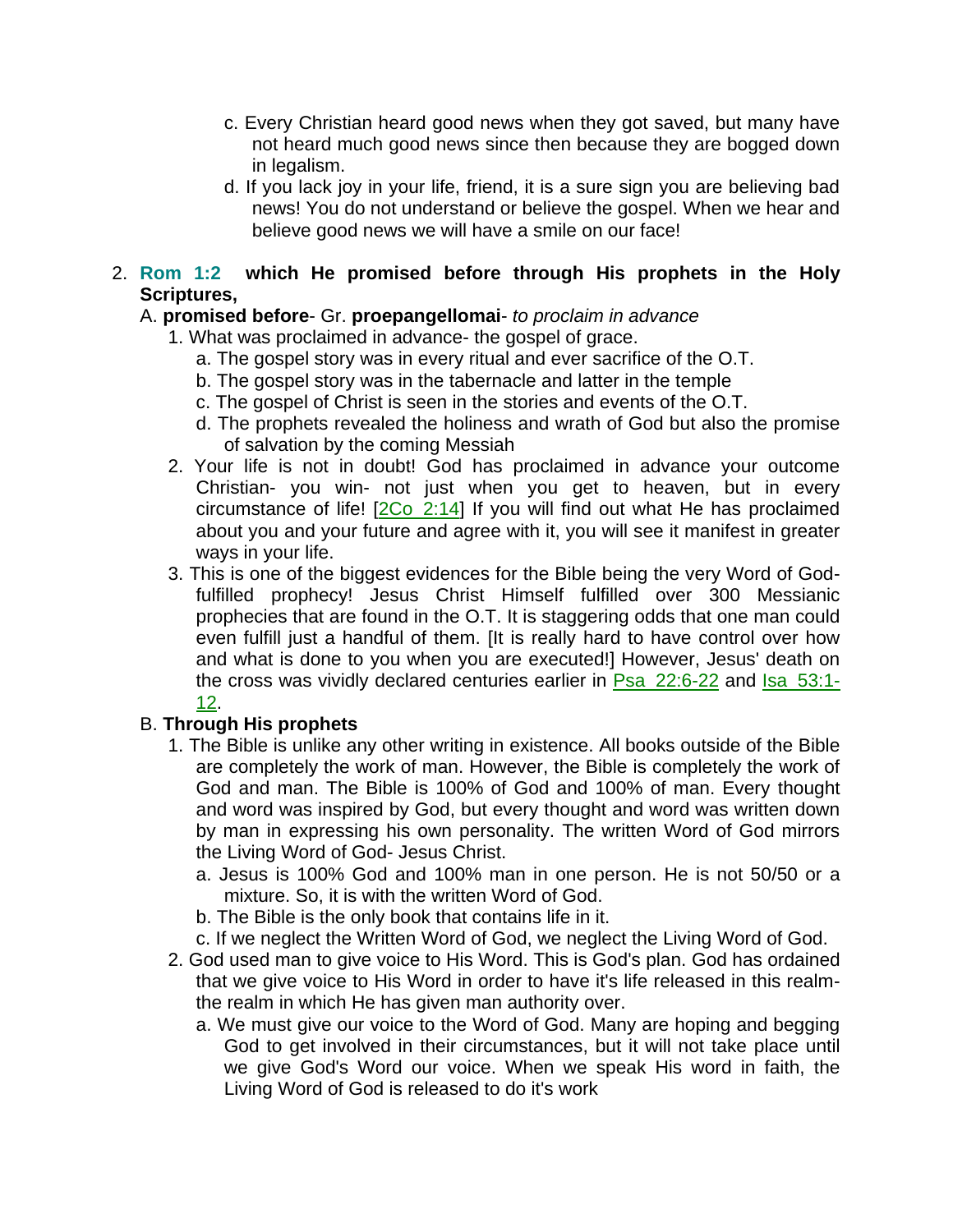- b. We all as believers has a prophetic responsibility to "speak forth" the Word of God over our lives and into the earth.
- 3. The prophets were inspired to write the Word of God. They were swept up and carried along by the Holy Spirit. Their thoughts and words did not originate with them, but with God, however they were expressed in the framework of their human intellect and personalities.  $2Pe$  1:21 The Word of God is truly supernatural and miraculous.
- C. **in the Holy Scriptures** lit. *set apart writings*
	- 1. Again, the Bible is set apart as unique among all writings on the earth. It is the only writing that has life in it. It is set apart from all others.
	- 2. Have we set apart this book? Many are reading other books as much or more than the Bible. Among a large number of Christians, the Bible is no longer Holy to them. Their Bible says "Holy Bible" but it is not holy to them, because they have not set it apart in their lives. Instead of going the Word of God in times of trouble they turn to everything else. One of the biggest selling sections in most Christian bookstores, is the "self help" section. I find that term funny- "self help". The one who is needing help is going to themselves for help!
	- 3. Many are turning to counselors for help instead to the Word of God. Psa\_119:24 states that "your testimonies are my **counselors**." If we will regard the Word as holy in our practical life, then the Word will bring practical holiness in our life!

## 3. **Rom 1:3 concerning His Son Jesus Christ our Lord, who was born of the seed of David according to the flesh,**

## A. **Concerning His Son Jesus Christ**

- 1. Jesus is unique. First He has eternally been the Son of God. Early church creeds stated it this way, "Jesus Christ was **eternally begotten** of the Father." This refers to His Deity.
	- a. Isa\_9:6 A child is born, a son **is given**. However, he became recognized to us as the Son of God, according to His humanity, by being born as a human on a certain day. Heb 1:5
- 2. The words "Jesus Christ" speaks of his humanity; God anoints man. The words "our Lord" speaks of His Deity.
- B. **who was born** lit. *who came to be* This refers to the humanity of Jesus. Notice, that "Jesus Christ" came to be, not just "Jesus" came to be. Christ is not Jesus' last name, nor is it refer to His Deity. It speaks of His anointing and appointment from God to be our human representative and deliverer.
- C. **of the seed of David according to the flesh**
	- 1. Jesus was heir to the throne of David through his adoptive father, Joseph, who was descended from Solomon, one of the sons of David. [**See Matthew 1**]
	- 2. Jesus was also the seed of David through His mother's side, Mary, who descended from Nathan, another son of David. [**See Luke 3**]
	- 3. Jesus was born of royalty to signify that He has the right and authority to rule over all mankind. He was born of spiritual royalty [of God] and earthly royalty [of David]. This signifies that Jesus is Lord both of those living [on the earth in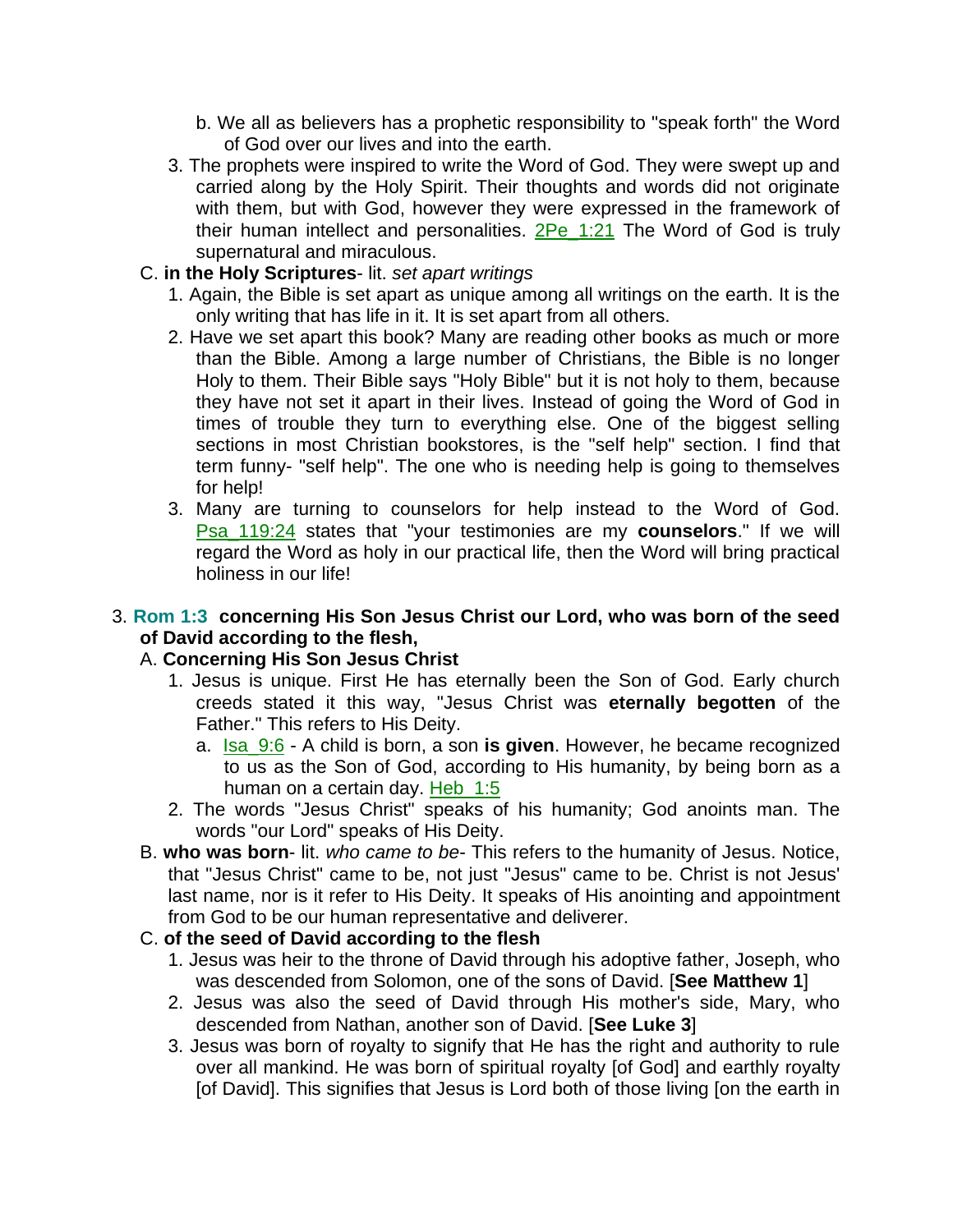flesh] and those who are dead [who have gone on and live in spirit] Rom\_14:9

- 4. God prophesied that Israel would end up ruling over all the nations [Gen\_27:29], and Jesus was prophesied to rule over Israel. [Jer\_33:17] Jesus therefore is Lord over all. Act\_10:36
- D. Jesus was first born to die, and **then** to rule- This is the pattern we must go through. We must first find the death of the Lord Jesus working in us, and then the ruling resurrection life of Jesus will go to work in us. 2Co\_4:10
	- 1. Jesus was born to rule over all flesh. We were born again to rule over our flesh.

### 4. **Rom 1:4 and declared** *to be* **the Son of God with power according to the Spirit of holiness, by the resurrection from the dead.**

- A. **Declared orizo** the same Gr. root as the word separated in verse 1- *marked off, define, limit, appointed*
- B. **Son of God** [the one unique Son of God] By Jesus raising from the dead [not to die again] showed that He was unique of all humanity. It proved this was the Son of God.
- C. **with power** It took all of God's power to raise Jesus up from the dead.
	- 1. God created the universe with his fingers Psa\_8:3 There was no resistance to creation
	- 2. It took God's arm to raise Jesus from the dead- Isa\_53:1 There was all of hell and Satanic opposition to raising Jesus from the dead.
	- 3. It took a mighty display of God's power to raise Jesus from the dead
		- a. Eph\_1:19-20 Paul uses four different Greek words for power to describe what it took to raise Jesus from the dead - **dunamis**- latent dynamic power, **energeia**- energy, **kratos**- ruling power, **ischus**- endowed power

## D. **according to the Spirit [spirit] of holiness**

- 1. This is referring to the spirit of Jesus, not the Holy Spirit. His human spirit was sanctified and pure.
- 2. Jesus was fully human- He had a human body, soul, and spirit. The 2nd member of the Godhead called the Word became fully human taking on a human body, soul, AND human spirit.
- 3. Jesus did not die in His Deity on the cross. He died in His human spirit. This human spirit was reborn and sanctified after three days.
- 4. Jesus human spirit was quickened and made alive once we were justified. 1Pe\_3:18 [this verse refers to Jesus human spirit being made alive- see NASB]
- 5. The fact that Jesus was raised from the dead was a sure sign we were justified. Rom 4:25

## E. **By the resurrection from [among] the dead**

- 1. There were a number of people raised from the dead in the Bible, but only one that experienced resurrection- raised to live and not die again. Jesus resurrection separates Him from all other humans both religious and secular.
- 2. We await our resurrection. Jesus is the firstfruits of resurrection. We will experience resurrection at the rapture of the church. This is called the first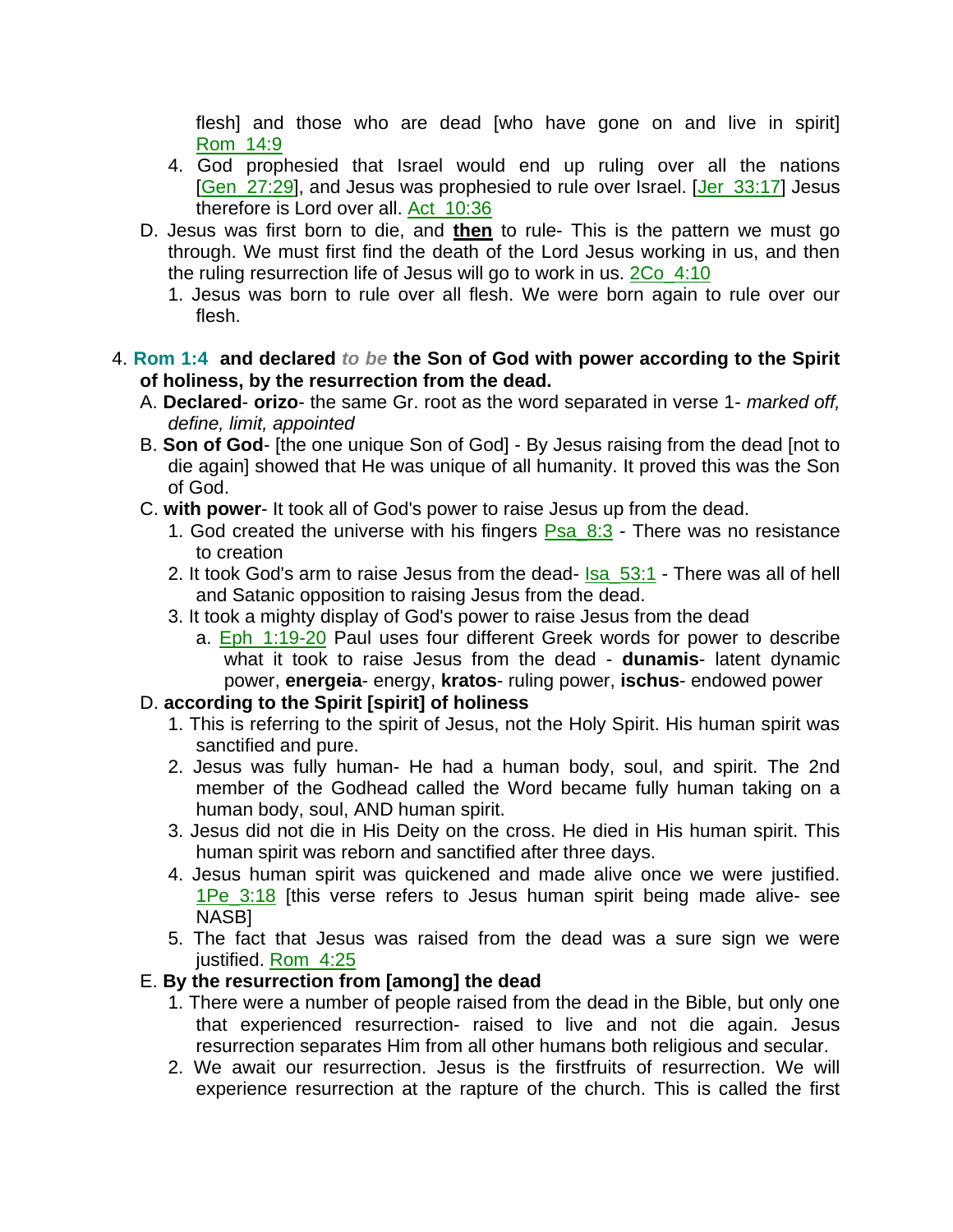resurrection- because we are connected to Jesus the firstfruits. Rev\_20:6 All unbelievers will not experience the first resurrection. They will experience the second death!

5. **Rom 1:5 through whom we have received grace and apostleship to bring about**  *the* **obedience of faith among all the Gentiles for His name's sake,** 

# A. **received grace and apostleship**

- 1. We must receive grace first before we can receive the office God calls us to stand in. If we do not understand and receive grace properly we will be ineffective in our calling.
- 2. When God calls us to a ministry office He equips us with grace first. This grace is working in us before we ever are separated into the ministry he has called us. If we are faithful to steward of this grace, then He will separate us to a greater ministry office.
	- a. There are 7 body offices in the body of Christ- Rom\_12:6-8 **prophecy, ministering [helps], teaching, exhortation, giving, leadership, and mercy.** There are 5 equipping offices to minister to the 7 body officesapostle, prophet, evangelist, pastor, teacher. 7+5= 12 - twelve is the bible number for administration or governing. God administers His will through the 5 equipping offices and the 7 body offices.
	- b. One does not start out as a Prophet although they have the grace to prophesy. They start out in the body office of prophesy. If they will steward that gift then they will be separated if God wills to the office of Prophet. The Evangelist does not start out as an evangelist. He starts out in exhortation first. The equipping office of Teacher does not start there. He starts out using the grace of teaching in the body office of teaching. If he is faithful to steward the grace gift of teaching he will be given the office of Teacher if God wills.
- B. **obedience of faith - [note:** *some translations have "the obedience to the faith", but the Greek says "obedience of faith"***]**
	- 1. Obedience under the Law and obedience under grace are not the same
	- 2. Obedience of the Law was mere outward and external observance to the written commands of God.
	- 3. Obedience under grace is of the heart and has faith as it's source.
	- 4. The terms **obey** and **believe** are interchangeable in the N.T.
		- a. Act 5:32 -The Spirit is given to those who obey [believe] Him
		- b. Gal\_3:1 Obey [believe] not the truth
		- c. 2Th\_1:8 Obey [believe] not the gospel
		- d. Heb 3:18-19 did not obey, because of [unbelief]
		- e. Heb\_5:9- author of salvation to those who obey [believe] Him
		- f. 1Pe\_4:17- obey [believe] not the gospel
	- 5. God's demand for obedience under the Law was perfection. To break one command was to break all of it! Jas\_2:10 God only has one standard for His blessing us, which is perfect obedience. However, none have given God what He demanded and needed. We have all sinned and fall short of the glory of God. Rom 3:23 Only one man has given God what He demanded in order to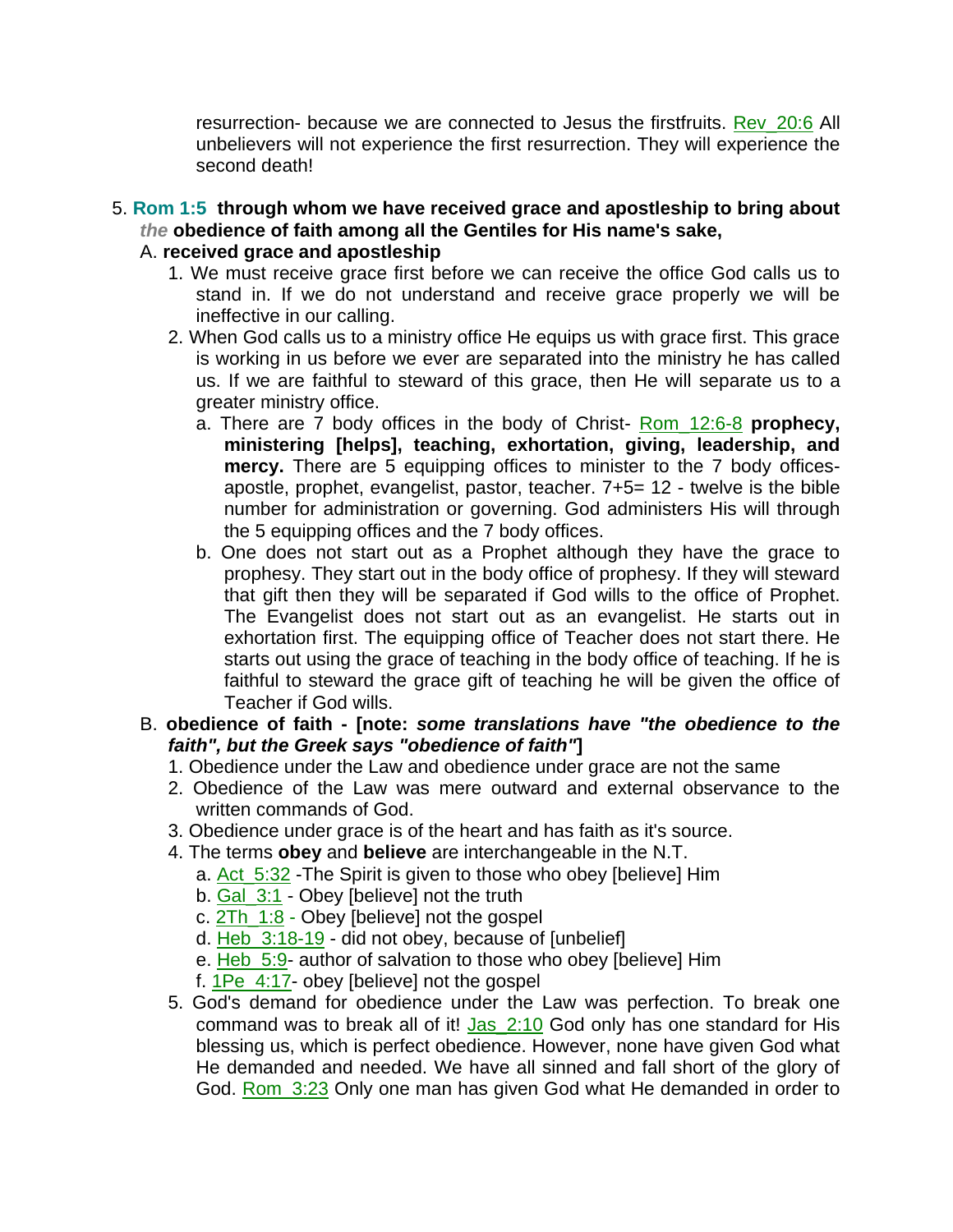give forth His blessings. This man was Jesus Christ. Jesus obtained perfect righteousness under the Law by fulfilling the Law for 33 years on the earth. He did it as our representative. It is through Christ's perfect obedience that we were given His righteousness. Rom\_5:19 God blesses man on the account of righteousness- perfect righteousness. Jesus Christ's obedience and righteousness has been imputed to us who believe. Because of this righteousness, then all that Jesus died for is freely given to us by grace. Rom\_8:32 He FREELY gives us ALL things with Jesus! We are blessed because of the perfect obedience of Jesus Christ. Many are trying to obtain the blessings of God by their own obedience to the Laws of God. However, even the most hard line legalist realizes that he does not **ALWAYS** keep **ALL** of God's Laws **ALL** the time in **EVERY** way with **ALL** of his heart. At the point of their missing it they then try to fall upon God's grace. God has not left us this option. We must either approach God and receive from Him totally by grace or totally by works. These cannot be mixed. If they are then both are destroyed. Rom\_11:6

- 6. When we come to God by His grace and receive the gift of His righteousness, then the Holy Spirit will work in us powerfully to bring our lives into line with that righteousness. *Grace does not free us to live as we want, it empowers us to live as God wants!* Instead of trying to change ourselves from the outside in, God will transform us from the inside out by faith! When we trust Christ and His Word then God sees this as obedience and ties us to Christ's perfect obedience and God's blessing and power is released in us. It all comes through the perfect obedience and righteousness of **ONE** man-Christ Jesus. That is why I pray in Jesus' name! I pray on the basis of the standing and merits of Jesus Christ. When I do, I receive from God! If I pray in my name and upon my own personal standing and merits with God, then I will leave empty every time. God will not receive impartial obedience and imperfect righteousness.
- 7. Under the dispensation of grace our Christian walk started out with the obedience of faith and now we are to live the Christian life under the same principle. Col\_2:6 The book of Romans begins with the "obedience of faith" and the book ends with the "obedience of faith." Rom\_16:26 We received initial blessings by the obedience of faith and we will continue to receive God's blessings by our obedience of faith.

#### C. **among the gentiles**

1. This gospel was given to the gentiles because it is a gospel of grace. This means the good news of God's redemption is given on the basis of unearned favor. God offers everything Jesus died to give us freely outside of our merit. What better way for God to reveal His grace than to give it to the gentiles who had no hope and no covenant with God. **Eph\_2:12** The gentiles were heathen dogs to the Jews. They were unworthy of the least of God's blessings in the Jews' mind. Who better to offer unmerited favor to than those to who deserved it the least!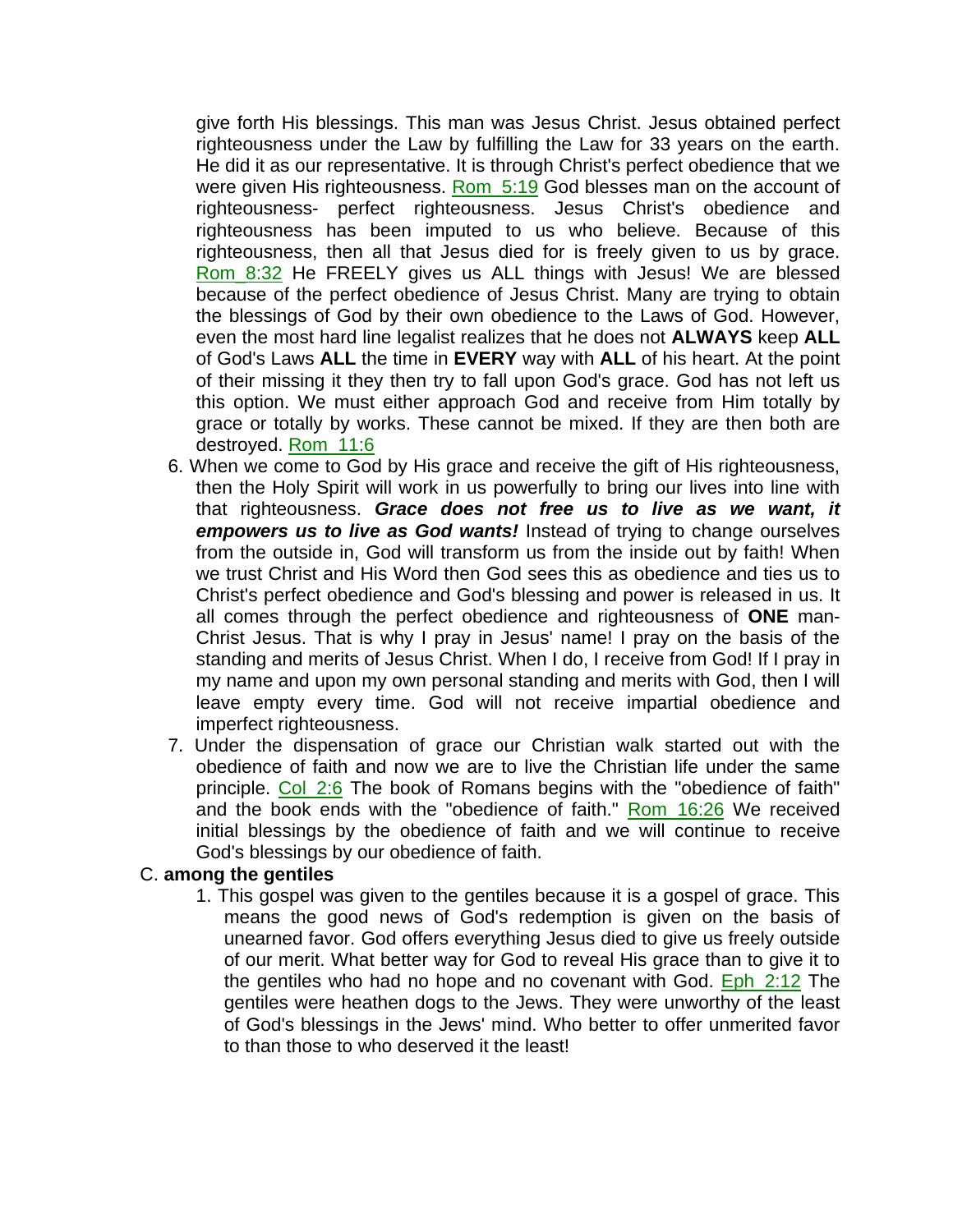2. The fact that God's redemption, Holy Spirit, and His blessings were given freely to the gentiles was to bring the Jews to jealousy and to receive Christ by faith also. Rom\_10:19

## D. **for His name's sake**

- 1. This is the sole reason we receive from God today. It is for **His name's sake**. A name in biblical times stood for three things. It stood for one's character, standing, and merits. The gospel and all of its blessings come to us by grace and for Jesus Christ's name sake.
- 2. Most Christians believe that God moves in their life based upon their own level of holiness and obedience. God moves in our lives because of our faith in Christ and His perfect holiness and obedience. True faith will be expressed in appropriate actions and words however.
- 3. Many people are shocked at these statements. They argue as those against Paul, "Then we can sin all we want and be blessed right!" God forbid! *Grace does not free us to sin, it frees us from sin.* Righteousness is not just **imputed** to us, but also **imparted** into us! Our nature has changed from sinner to holy. Eph\_4:24 Now we are motivated to a holy life because of the life of God on the inside of us. We do not live holy to earn the blessings of God. The blessings of God are freely given to us to empower us to live holy. We are not saved or blessed by good works, but we are saved and blessed unto good works! Eph 2:8-10 Many try to put the cart before the horse. This just confuses and frustrates the horse!

### 6. **Rom 1:6 among whom you also are the called of Jesus Christ;**

- A. I am so thankful that He called me, aren't you! If He had not called me, I would be lost and bound for hell. No person can find God without God having first drawn Him toward salvation. Joh\_6:44
- B. All men are drawn toward salvation [Joh\_12:32], but only some respond and are saved. Many are called, but few are chosen Mat\_22:14 God chooses those who respond to Him and say yes to salvation. They enter Christ and in Him are the elect or chosen ones. God knew before the foundation of the world who would respond so those who did are seen elect or chosen from the foundation of the world! Eph\_1:4 The sign over the entrance of the door of salvation says, "All may come" but when you walk through and look over the door it reads- "chosen from before the foundation of the world" How great is our God!

# 7. **Rom 1:7 To all who are in Rome, beloved of God, called** *to be* **saints: Grace to you and peace from God our Father and the Lord Jesus Christ.**

### A. **To all who are in Rome**

1. Paul did not start this church like he did in Philippi, Ephesus, and Corinth.

### B. **beloved of God**

1. Oh, the depths of these three little words! We are loved of God. There is nothing more important to know than this- "God loves me, this I know, for the Bible tells me so." Nothing can separate us from that love. Rom 8:39

### C. **called saints**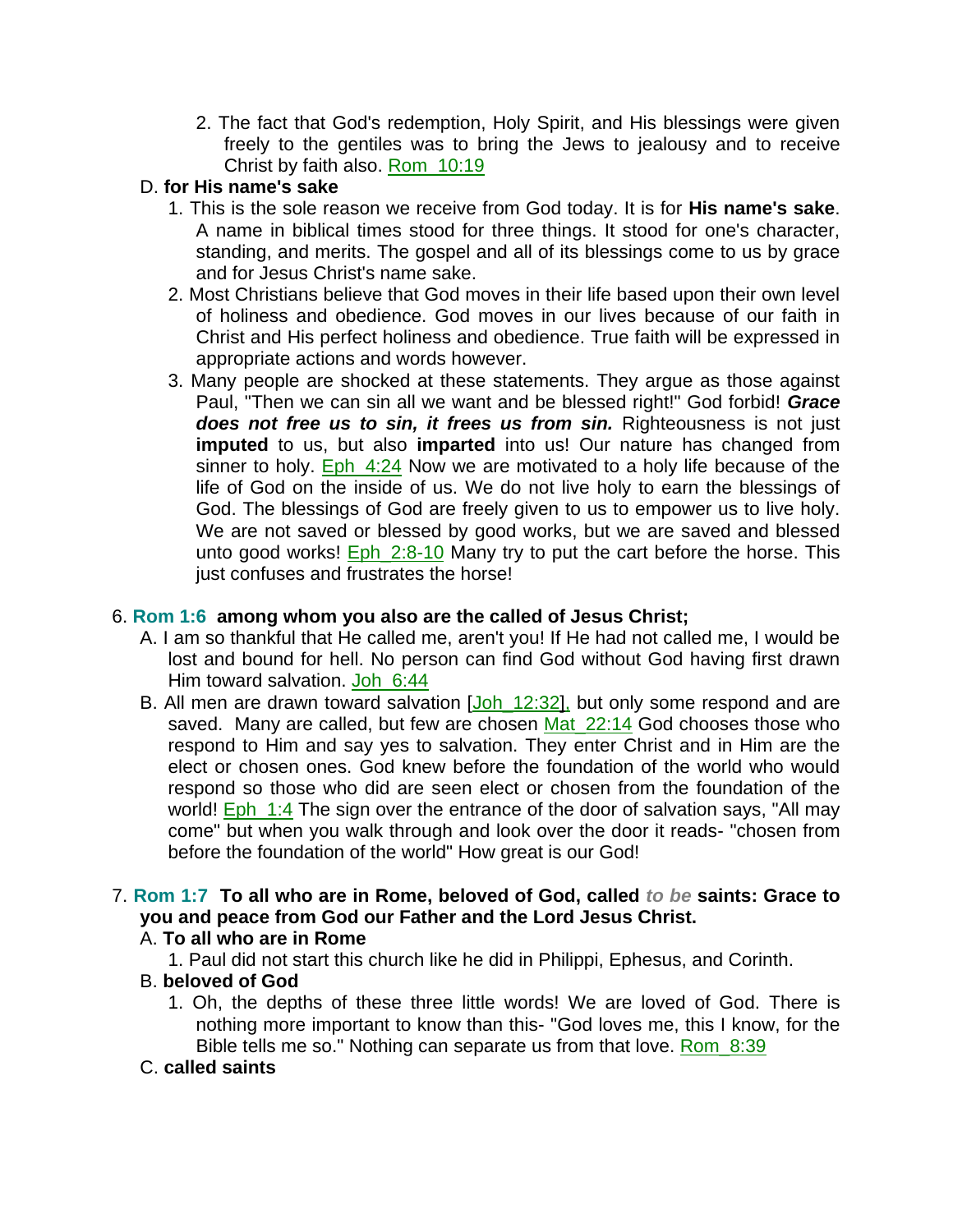- 1. We are saints. A saint according to the N.T. is not a hyper spiritual person who did three miracles. No, everyone who is born again is called a saint- a holy one. Saint and holy are from the same Greek word hagios. Holy or saint means to be set apart. We are set apart from the world and belong to God for His purpose and glory.
- 2. If we would renew our minds to the fact that we are holy be our new birth, it would manifest in our natural lives. Many are trying to live holy in order to become holy. No, we must believe we are holy, and then that will affect our lives and produce holy living.

## D. **Grace to you**

- 1. This is not just a customary greeting to be read over quickly. It is filled with power.
- 2. This is one of the most repeated phrases in the N.T. outside of "in Him" and like phrases. 13 of the N.T books begin with this phrase and most of the rest of the books mention grace in the beginning of the letter.
- 3. Grace is declared upon us at the beginning of each book before anything is told for us the Christian to do practically in our lives? Why? It is because grace is the unmerited favor of God. It cannot be deserved or earned by our actions. All the blessings in spiritual places have already been given to us before we are ever told to do anything in the Christian life. Eph\_1:3 These blessings are actually given to us to empower us to live the Christian life.
- 4. Grace is not just an attitude God has towards us. Grace is not a thing. Grace is a person! The Law was given, but Grace came to us. Joh\_1:17 Jesus came to us. He is the grace of God. He is the resource for the Christian life. Grace is not just the unmerited favor of God. It is also the ability of God put within us to empower us to live a God honoring life! Grace is the ability of God. 2Co\_12:9 Grace is the strength of God that is sufficient for us in every and any circumstance. If you are being overcome in any area of your life, you are not drawing upon the grace of God in that area. His grace makes you an overcomer!

### E. **peace from God the Father and the Lord Jesus Christ**

- 1. peace is the result of receiving grace.  $\frac{\text{Rom } 5:1}{\text{Sim } 5:1}$  If you lack peace then you are not tapping into the grace of God. Living towards God and others based upon your own merits and performance will cause you to be nerve racked! Once you accept the finished work of Christ on your behalf before the Father, you will enter into a deep peace.
- 2. **peace** Gr. **eirene** from **eiro** *to join*
	- a. the peace of God is much like the word saved [**sozo**], it is an all inclusive word which is total wholeness in every area. The grace of God through Jesus Christ brings wholeness to every area of our being and life if you will believe, receive, and act on it.
- 3. True peace can only come from God the Father **and** Jesus Christ. Many claim to have peace with God and reject Jesus. This cannot happen! You can only accept the Father and be acceptable by Him through Jesus Christ. 1Jn\_2:23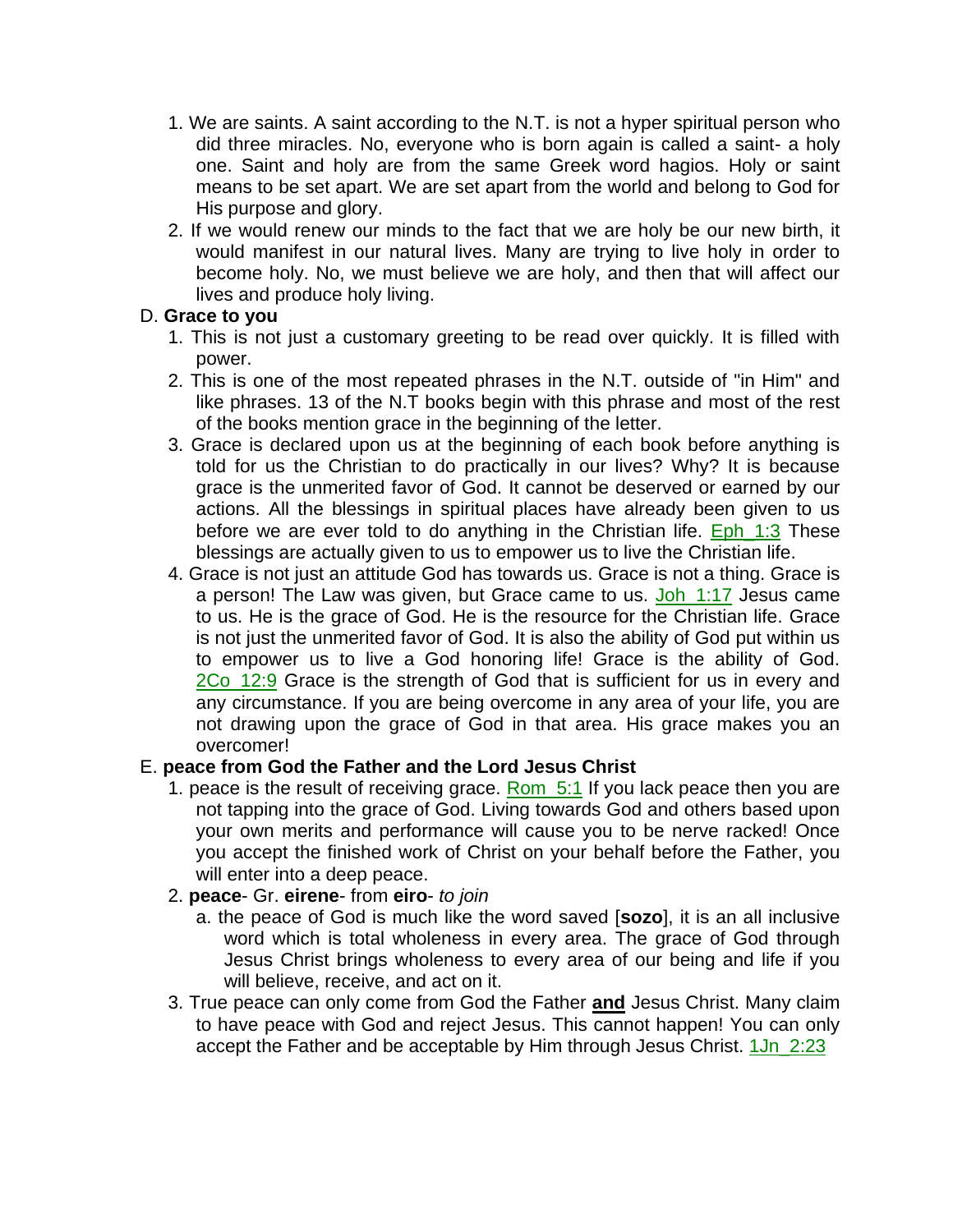### 8. **Rom 1:8 First, I thank my God through Jesus Christ for you all, that your faith is spoken of throughout the whole world.**

## A. **First, I thank my God**

- 1. We need to put first things first. The first thing in our lives should always be the praise and worship of God. Thanksgiving is a form of praise to God. Thanksgiving should never be lacking from our prayer recipe because it causes our prayers to rise! Php\_4:6
- 2. If we would start our prayers out with thanksgiving then our prayers would be a lot less selfish and self centered.
- 3. If we would start our prayers out with thanksgiving then the rest of our prayers will be charged with faith. It is not possible to thank God for any length of time and not sense that our faith has been energized. Faith comes by hearing the spoken Word of God. When we verbally recount to God His promises and how He has fulfilled them in our lives and in those around us our faith is energized.
- 4. Whoever or whatever is our God will receive our thanks. Some people are thankful to money or possessions because they are their god. It is quite humorous to see people say they are thankful but claim to be atheists! Who are they thankful to? If God in heaven is your God then you need to be thankful to Him on a regular basis.

### B. **through Jesus Christ for you all**

- 1. Anything we offer to God must go through Jesus Christ before it will be accepted of Him. Jesus Christ sanctifies what is of man. Heb\_10:10
- 2. If we do not see other Christians through Christ and being forgiven and made holy through His blood we will not be thankful for them. Often we get looking at people's failures, weaknesses, and faults. We are to no longer look at other Christians according to the flesh, but through Christ. God sees you forgiven, clean, and holy. We are to also view other Christians as God sees us. 2Co\_5:16 If we look at everyone through Christ we will be thankful for everyone!

### C. **your faith is being spoken about throughout the whole world**

- 1. This should be one of our goals. Most people's mouths are being heard but not their lifestyle of faith.
- 2. The best form of advertising is word of mouth. Is our life of faith being advertised by word of mouth or is our ungodly behavior? Bad news alwavs travels faster than good news.
- 3. Word gets around! What is the word on the street about you?

### 9. **Rom 1:9 For God is my witness, whom I serve with my spirit in the gospel of His Son, that without ceasing I make mention of you always in my prayers,**  A. **God is my witness**

1. This is a fact all the time. God is our witness. He is our witness when we are living right and when we are living wrong. God is our witness all the time. This should affect our lives! God is both our Judge and witness. God will be the witness to our lives at the Judgment Seat of Christ. His testimony is truth.

## B. **whom I serve with my spirit**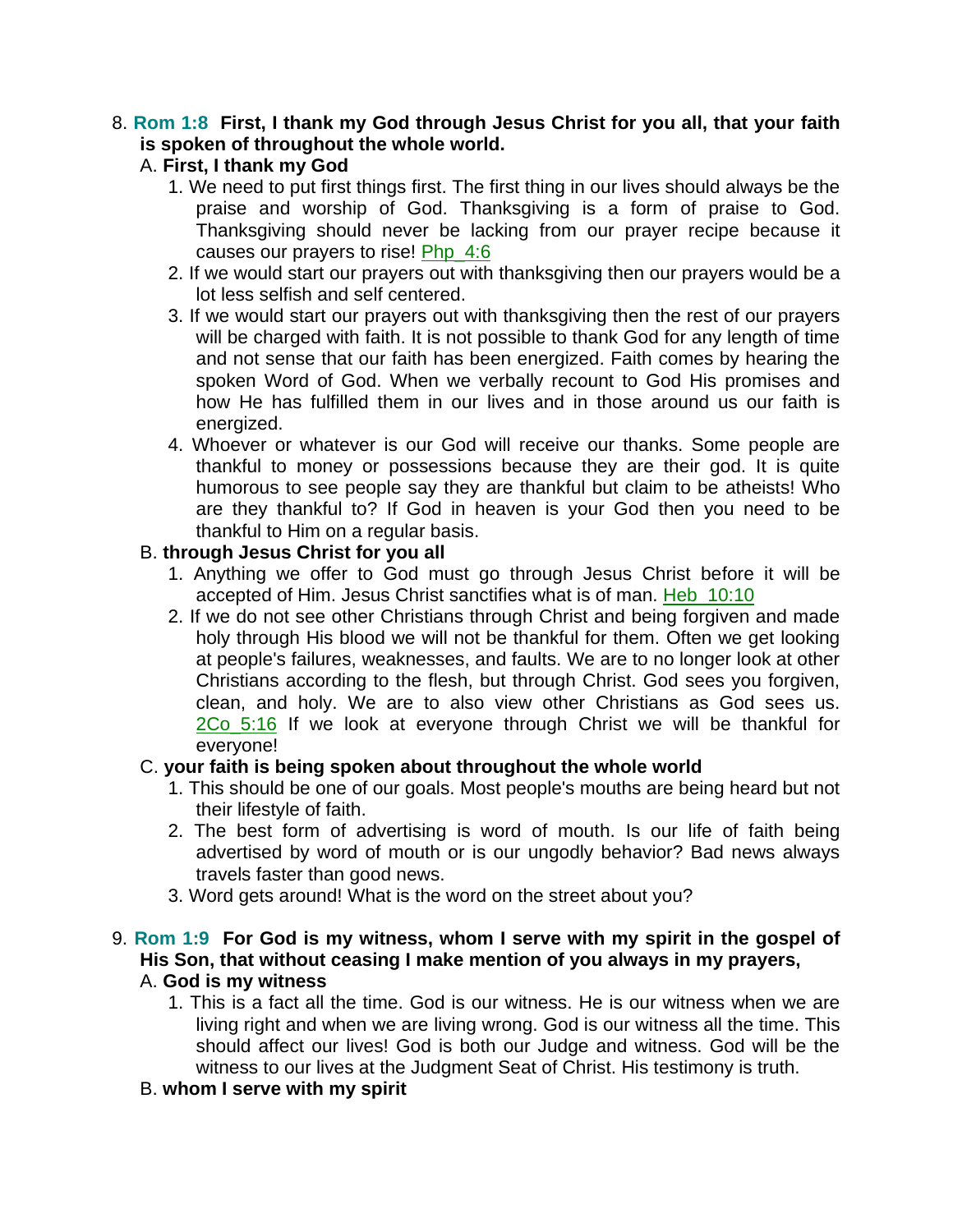- 1. **serve** Gr. **latreuo** *to render sacred service* This word was used of the religious service of the priests to God in the Old Testament. Their service was a fleshly natural service in line with written and external rules and codes.
- 2. **with [by] my spirit** Paul's service was done from faith in Christ who indwelt his born again spirit. By faith, Paul allowed Christ to express His life in and through Him. Gal\_2:20 Paul did not serve God according to the flesh and with outward observance to a written code. Paul was led by the Spirit of God in His spirit. Paul's life and service to God was done by the leading of the Spirit in his spirit.
- 3. When we sense the leading of God in our spirit and follow that, then we are serving God with or by our spirit. Only born again Christians can serve God with their spirit. All those in religion are trying to serve God with their flesh. God does not receive service from the flesh. There is nothing good in the flesh that is acceptable to God. Rom\_7:18

# C. **in the gospel of His Son**

- 1. The good news of the gospel is that we do not have to approach God upon the performance of a list of external right and wrongs any more. We approach God through the Lord Jesus Christ finished work on our behalf.
- 2. The good news of the gospel is that our nature has been changed and that God now dwells in our spirits and He communicates His will to us by an internal leading in our spirit. We are now empowered by God from the inside of us to will and to do of His good pleasure! Php\_2:13
- 3. The gospel is the gospel *of His Son to sons*. Those who are led by the Spririt are the sons of God! Rom\_8:14
- 4. Sons are led from the inside; servants are directed from the outside. Those under the law are mere servants of God, but those who have received Christ in their hearts have become sons!

## D. **that without ceasing I make mention of you always in my prayers**

- 1. **without ceasing** means Paul regularly **mentioned** the Romans to God in his prayers
- 2. prayer is so powerful! Just the mention of a name before God will bring the answer of His providence and care over that person!
	- a. Paul did not say that he prayed for hours concerning all the Romans saint's problems and concerns. He just said he mentioned them before God. It is good to pray specifically concerning the needs we know about, but when we don't, just the mention of someone's name before God and committing them to His care will avail much.
- 3. **prayers** Gr. **proseuche** *beseeching to the face* this is an intimate face to face encounter with God. Prayer is no more or nor less than communicating with God. Communication takes place when there is both talking and listening. God desires to commune with us.
- 4. I believe the power of Paul's life was his prayer life and revelation of the Word of God.

10. **Rom 1:10 making request if, by some means, now at last I may find a way in the will of God to come to you.**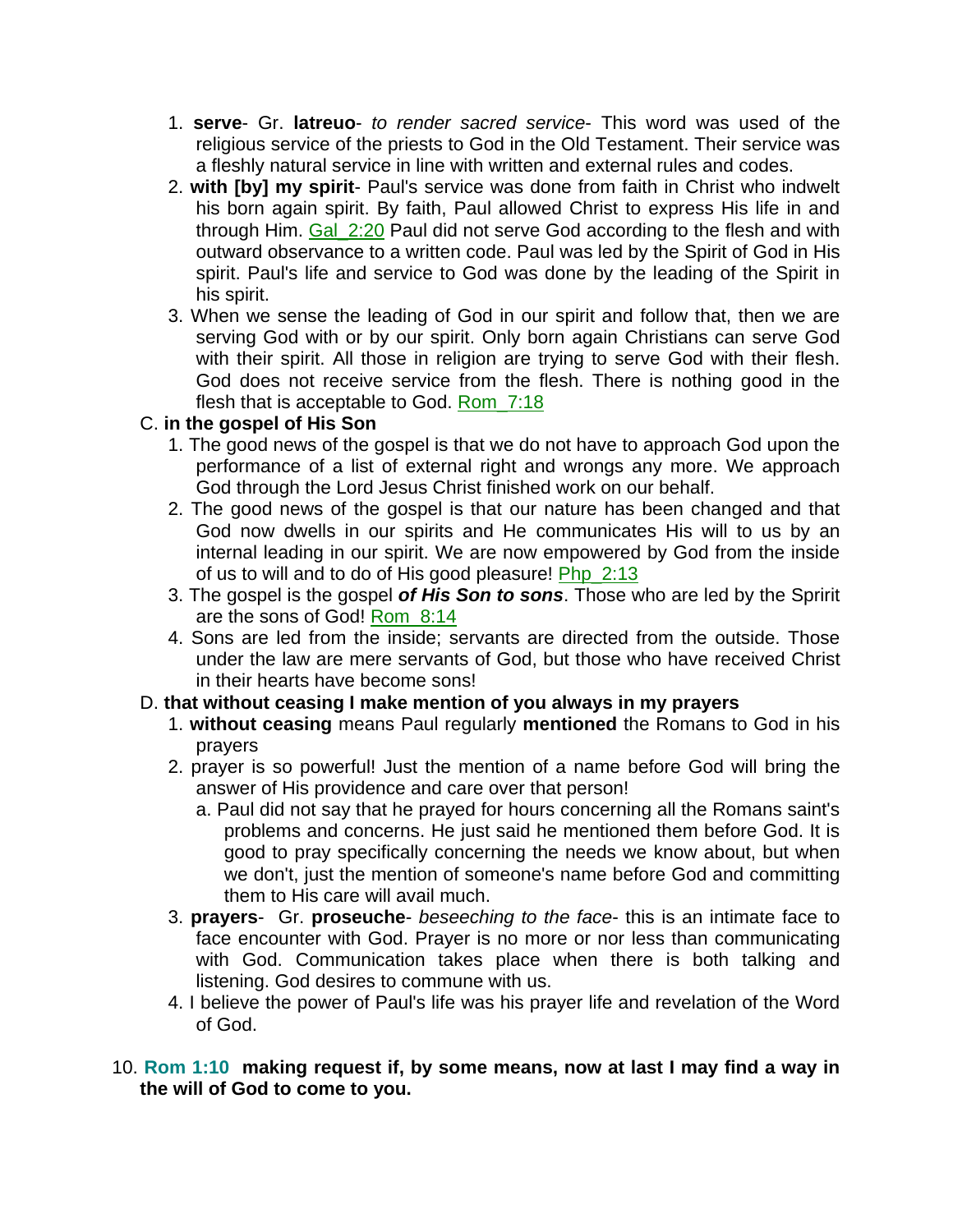### A. **Making request-** Gr. deomai- *to make petition*

- 1. Many do not ask God for transfer papers from one place to another. They just go without asking.
- 2. Paul made request that he might find a way to the Romans **in the will of God**.
- 3. This means there are ways that we can go places out of the will of God. Paul actually found one of these ways. Instead of listening to the Spirit of God about not going to Jerusalem to minister to the Jews, which Paul was not called to, he was went any way because he wanted to.

## B. **by some means..I may find a way**

1. God found a way to get Paul to Rome. It was on board of a prisoner ship! Paul went to Jerusalem to preach the gospel, but he was captured before he could even preach about Jesus! He was sent to Rome to stand trial. I do not believe this was God's first choice on how to get Paul to Rome, but he got there all the same.

## C. **in the will of God to come to you**

1. In the book of Acts, Act 19:21, Paul speaks of his plan to visit Rome after he went to minister to the Jews in Jerusalem. I believe it was God's will for Paul to go to Rome then, but he was so set upon ministering to the Jews because of the great burden he had for them. Rom\_9:2-3; Rom\_10:1 However, the Jews were not his calling. It is so important to know our calling and stick to it. This is where God's will and blessing lay. God sent person after person to warn Paul about going to Jerusalem but Paul would not listen. Having a hard head can be a blessing or curse in the ministry!

## 11. **Rom 1:11 For I long to see you, that I may impart to you some spiritual gift, so that you may be established--**

# A. **For I long to see you- "long" - Gr. epipotheo-** *intense desire and longing*

- 1. What a work of grace that had been wrought in this ex-Pharisee! He here is longing for gentiles that he had never even met!
	- a. Gentiles were dogs to the Jews and especially to the legalistic Pharisees.
	- b. Paul was longing for those who he had never met before. Loving people you never even met is the sole work of the thrice Holy God working in the human heart.
- 2. Paul got this intense love for others from his personal encounters with God. You cannot rub close to God without having His love rub off on you! Legalistic people have trouble believing with all their heart that God loves them. Paul got a revelation of the love of God. He then prayed that all the saints would get the same revelation. Eph\_3:17-19

## B. **that I may impart**- Gr. **metadidomi**- *give over, share*

- 1. You cannot impart what you do not have. A minister is called to impart to others. We must be sure we have something to impart. Too many ministers are giving out way more than they are taking in. This is a sure recipe for a burnt minister!
- C. **some spiritual gift**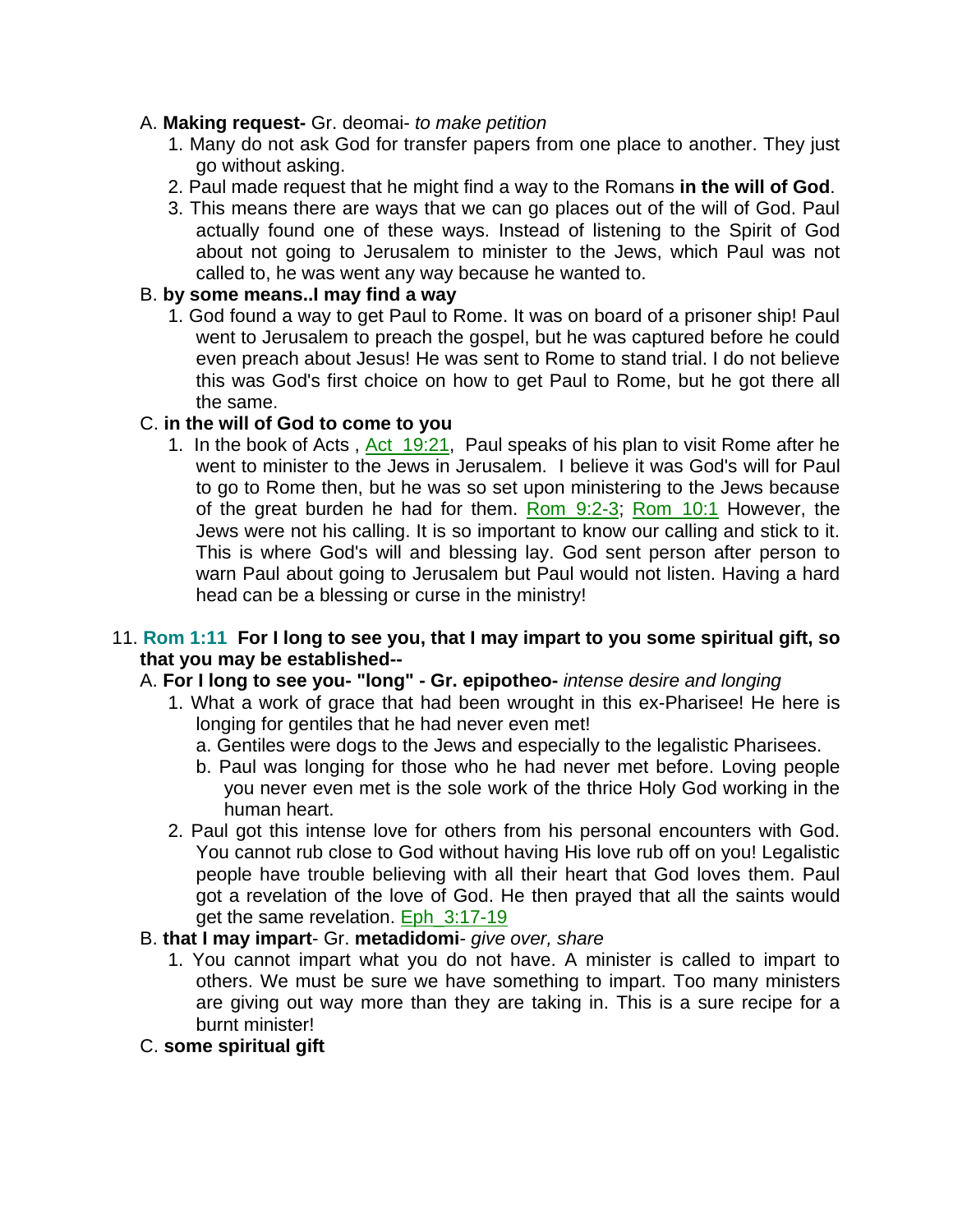- 1. Paul had been given many spiritual gifts to share. Our gifts are not for us, but for others. Many use their gifts for their own personal advancement. Gifts from God are for the advancement of others.
- 2. The spiritual gifts are given for the profit of others. 1Co\_12:7
- 3. When we share a word of wisdom, a word of knowledge, or a prophetic utterance with someone it builds them up.
- 4. We need to desire the spiritual gifts more than we do and we would see them more often in our midst.
- 5. the spiritual gift here is not necessarily one of the 9 manifestations of the Spirit seen in 1 Cor. 12. It could include revelation from the Word of God which also is a spiritual gift to us.

## D. **that you may be established**

1. The spiritual gifts are to establish the body of Christ. Many believing they are operating in the gifts, actually tear others down. People in these cases are not operating in the spiritual gifts of God. They are either operating in the flesh or operating in demonic manifestations. Satan will always tear down. When the spiritual gifts are in operation people are established and built up.

## 12. **Rom 1:12 that is, that I may be encouraged together with you by the mutual faith both of you and me.**

## A. **that is, that I may be encouraged together**

- 1. this addition is a sign of humility on the part of Paul.
- 2. Many ministers are too proud to receive from their congregation encouragement, insights, and input. Paul was open to give and receive from others.
- 3. A minister needs encouraging just as much as the congregation does!

## B. **By the mutual faith** *both of you and me*

- 1. It takes faith to operate in the spiritual gifts- Rom\_12:6 *prophesy in proportion to your faith*
- 2. It takes faith to receive the ministry of the spiritual gifts- we must *believe* the word of wisdom, word of knowledge, and prophecy before it will be effective for us and in us.
- 3. When a minister ministers in faith and the congregation pulls from that minister by their faith then there will be an impartation of a spiritual gift that will bring encouragement and stability. The congregation has as much a part to play in receiving a spiritual gift from a minister as the minister imparting it. A congregation that has an open heart and is believing to receive from a minister will draw upon the gift within them and much more will come forth.
- 4. Jesus could not impart very much to those in His home town because of their unbelief. Mar\_6:5
- 13. **Rom 1:13 Now I do not want you to be unaware, brethren, that I often planned to come to you (but was hindered until now), that I might have some fruit among you also, just as among the other Gentiles.**

A. **I do not want you to be unaware brethren** [lit. *ignorant- not knowing*]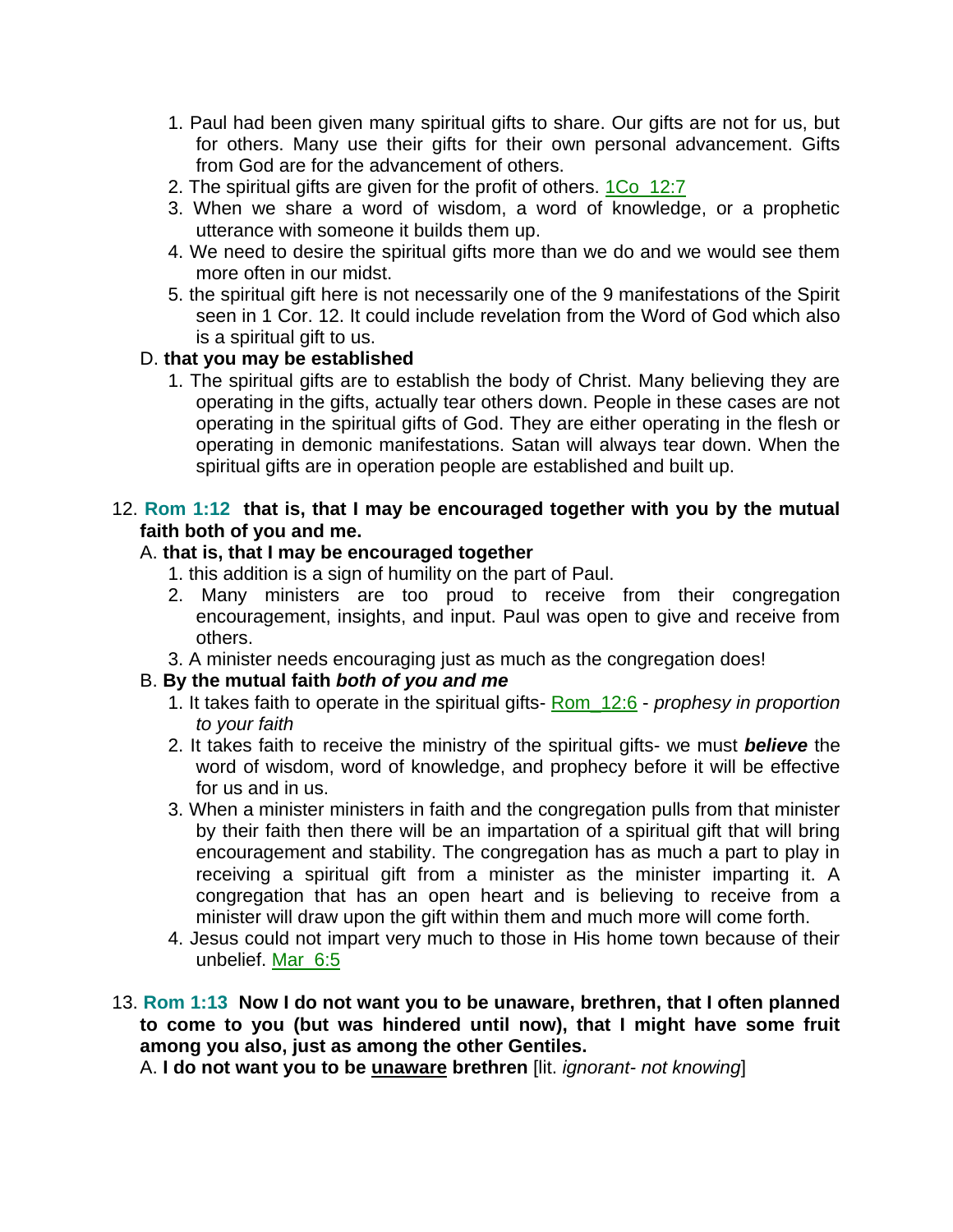- 1. How often people judge, gripe, murmur, and talk about others simply because they are ignorant of all the facts!
- 2. There were most likely some who were shooting their mouth off that Paul did not keep His word about coming to see them like he said he was. They did not know that he often planned to do so, but he was actually hindered by the enemy and by circumstances beyond his control.
- 3. We should be very careful about judging someone's motives and why they did something. Often our conclusions are in error because we are ignorant of the facts.

## B. **I often planned to come to you**

- 1. It is up to man to plan, but we need to realize that our steps are ordered and directed by the Lord. Pro\_16:9 We can make plans but we need to submit them to God for His approval and blessing and be sensitive if the answer is no. Pro\_16:3
- 2. Paul was sensitive to God on his second missionary journey. He went to preach the gospel but got a "no" when he tried to go into Asia. He got a "no" when he tried to go into Bythinia. Act 16:6-7 He got a yes to go into Macedonia.

Act 16:9 We need to listen and watch for the Lord's "no's" and "yes's".

## C. **(but I was hindered until now)**

1. We need to be aware that when our plans seem to keep having snags that maybe we have the wrong plan or have the wrong time. Usually when we have the right plan and timing we will since smoothness. We will since a grace to everything. When we are following a wrong plan or in a wrong time we will find the way hard and full of obstacles. We will since a lack of grace and the presence of frustration. However, sometimes, we are in the right plan and time but we are just being attacked by Satan. When we experience times when our plans are being hindered we should spend extra time in prayer to find out God's mind and direction in the matter.

## D. **that I may obtain some fruit from you also**

## 14. **Rom 1:14 I am a debtor both to Greeks and to barbarians, both to wise and to unwise.**

### A. **I am a debtor**- Gr. **opheiletes-** *one who has assumed a debt*

- 1. Paul said he was a debtor. We will see in the next verse that the debt was to preach the gospel.
	- a. Paul was a debtor because he was commissioned by the Lord Jesus Himself to preach the gospel. Act\_26:14-18
- 2. Paul said he would not be rewarded for preaching the gospel because it was a necessity placed upon him. He was saying that preaching the gospel was a debt he owed God because it was His command to do it. 1Co\_9:16-17
	- a. Paul would be rewarded for how he preached the gospel. He said he would be rewarded for preaching the gospel free of charge! Paul often preached without taking up any offerings from the people he preached from as in Corinth. 1Co\_9:18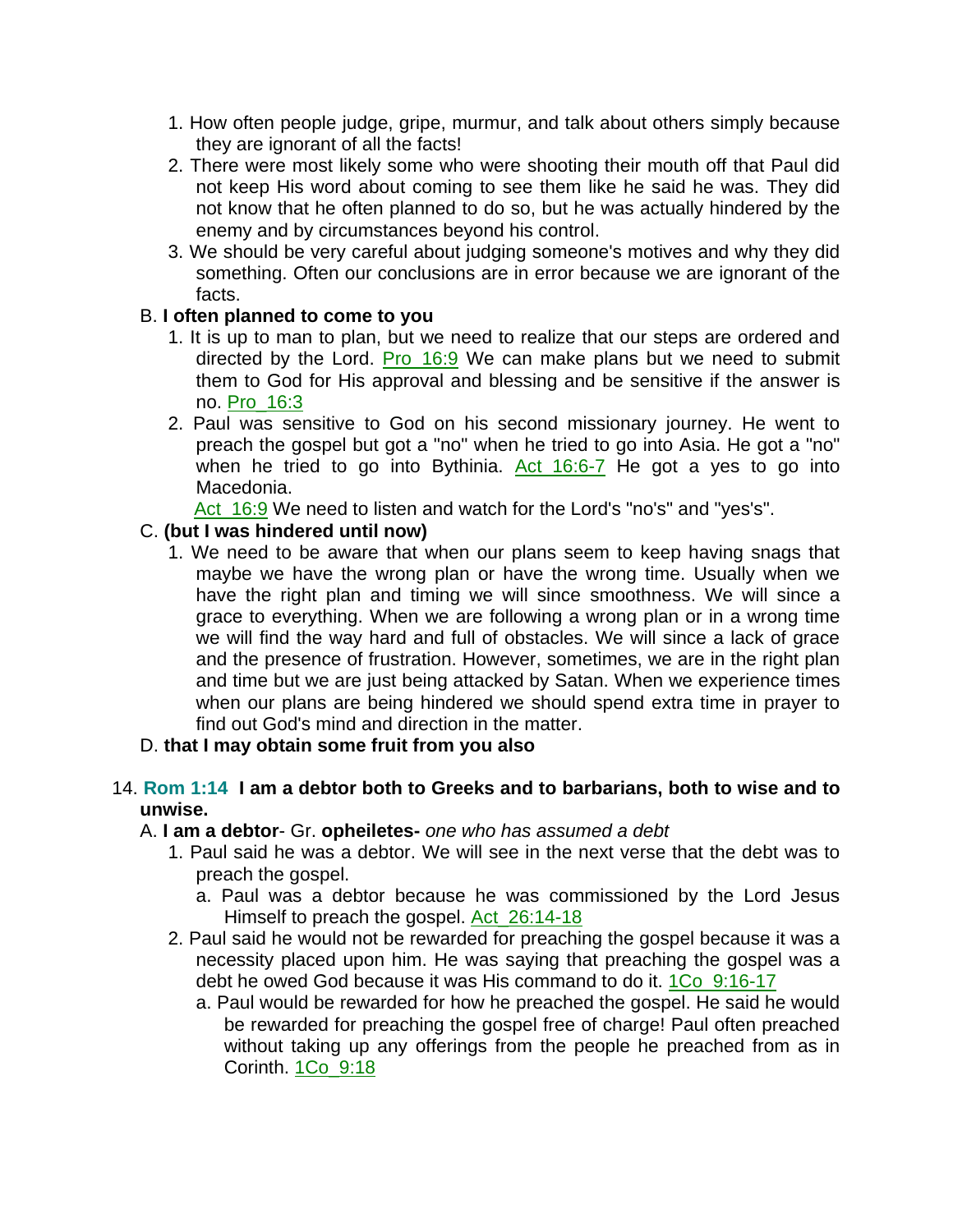- b. Billy Graham made a habit of not taking up any offerings up from those who he preached the gospel to. He will be rewarded for that according to the Word of God.
- B. **to the Greeks and to the barbarians, both to the wise and unwise**
	- 1. The Greeks claimed to be wise and the barbarians were seen as stupid and unwise. These two categories comprise the Gentiles.
	- 2. Paul was a debtor to the Greeks and barbarians [the gentiles]. He did not say he was a debtor to the Jews. No, Paul was indebted to the Gentiles. This is because God gave Him a commission to the Gentiles. Act\_22:21,Act\_26:17
	- 3. Paul was sent to the Gentiles, but God revealed to him that he would in the course of doing this give testimony to the children of Israel. Act 9:15 However, Paul was not sent to the Jews. He was commissioned by the Lord to the Gentiles.
	- 4. We have a debt in the area and to the people that God commissions us.
	- 5. The whole church has been given the world as it's commission Mat\_28:19, but you individually have a specific allotment in the world he has called you to. This is where you debt lays.
	- 6. We all are indebted to preach the gospel because we all have a commission to preach the gospel from the Lord Jesus. We also are indebted to a certain group of people. Where God places you to work and live is the place where you are indebted to preach the gospel

# 15. **Rom 1:15 So, as much as is in me,** *I am* **ready to preach the gospel to you who are in Rome also.**

## A. **So, as much as is in me**

- 1. This is such a crucial principle in ministry! We can only minister to others **as much as is in us**!
- 2. There are way too many ministers preaching and teaching from the "**very little**" that is in them.
- 3. This phrase, "**as much as is in me**", first speaks of the revelation of the Word of God that we have. Many ministers preach other people's material without first having the revelation that the minister they got it from had gotten from the Lord.
- 4. This phrase also speaks of our need for continual input of the Word of God in our lives. We need DAILY study and meditation in the Word. As we store up the Word in our heart we have a reservoir to minister from. If a minister stops putting in fresh Word into their hearts then their teaching and ministry will lack life and will stagnate! There are a lot of stinky ministers preaching stinky messages out there! If your minister opens up their bible and notes and blows off a layer of dust off of them, you need to find another church!

# B. **I am ready to preach the gospel to you who are in Rome**

- 1. Paul was **ready** to preach the gospel because of what was in Him!
	- a. ready -Gr. **prothumos** *of a predisposed mind*. Paul was "cocked and loaded" and ready to preach when any opportunity presented itself. It is wise, if you have no where to preach, that you prepare sermons anyway. We are to prepare first and then the door will open!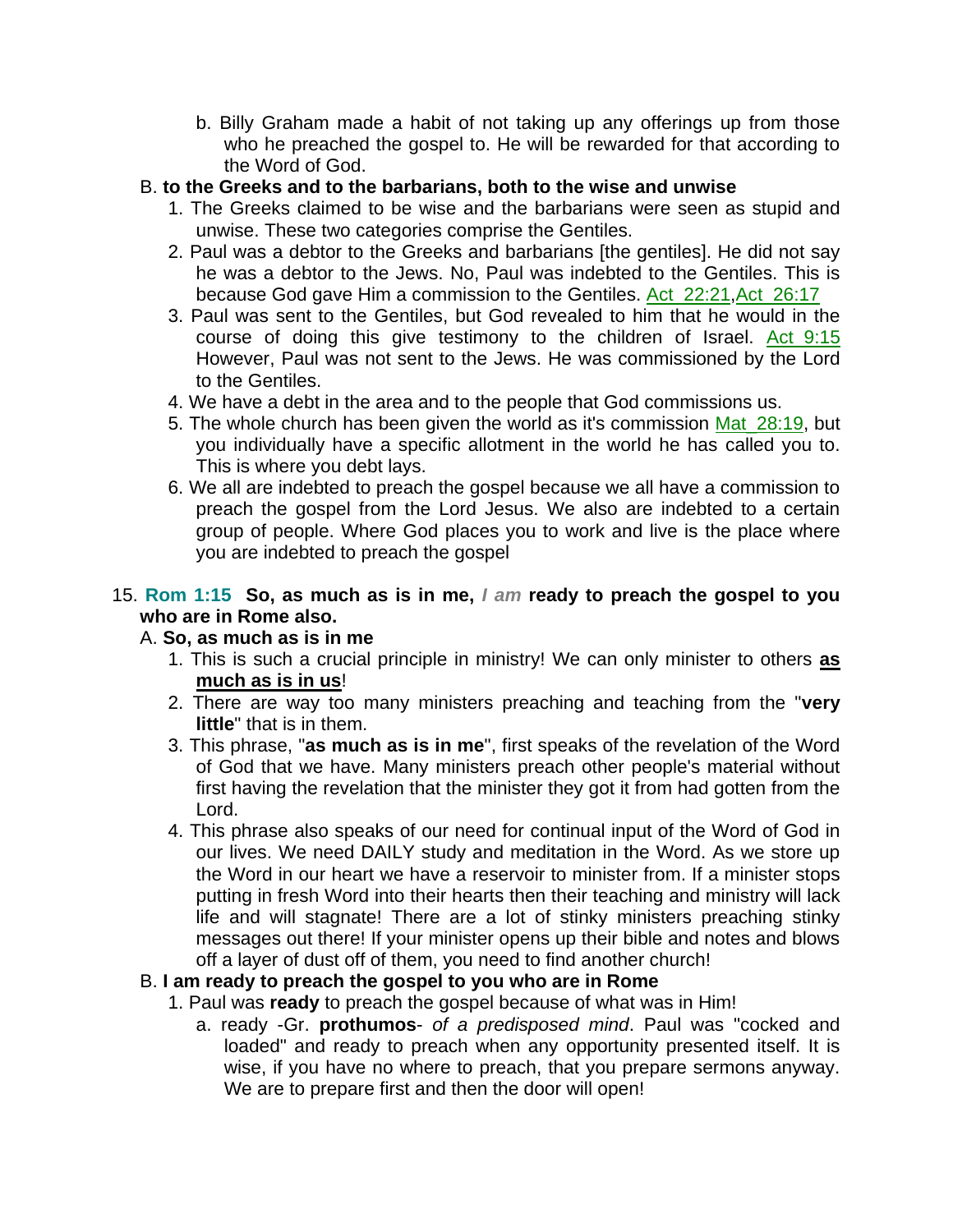2. Again, many are not **ready** for ministry because they have little in them. Are you ready for the ministry God has for you?

### 16. **Rom 1:16 For I am not ashamed of the gospel of Christ, for it is the power of God to salvation for everyone who believes, for the Jew first and also for the Greek.**

### A. **For I am not ashamed of the gospel of Christ**

- 1. Why would Paul be tempted to be ashamed of the gospel? It is because the gospel is offensive to the flesh and to those who are legalistic. Gal 5:11 When you preach that we are accepted by God based upon Christ's finished work alone and not our performance or personal level of holiness or obedience to a code of right and wrong then you will draw great disdain and persecution. The simple gospel is offensive to those who embrace and live under the Law. When you preach that you are blessed in your daily life because of what Christ has done for you and not what you do for God, then you will be accused of teaching and preaching ungodliness and lawlessness. Paul faced this in his ministry. He had many accuse him of preaching that sin in our life does not matter to God and that we actually should sin more in order to get more grace. Rom\_6:1; Rom\_3:8 This of course is not what Paul preached but this is what legalists hear when pure grace is ministered. The true gospel does not free you **to** sin, but frees you **from** sin. This is because the power of God is in the gospel- *the power to set you free from all sin and bondage*. Grace liberates and Law enslaves. Rom\_6:14 **You are not truly preaching the pure gospel if you do not have to deal with this question**, "So are you saying that it is alright to live in sin and still be blessed by God?"
- 2. Many are not offended at grace when it is preached to unbelievers for salvation, but become very offended when it is preached to believers as a means of living the Christian life. Some of the same people who rejoice to see sinners blessed with salvation by grace through faith, will fight you vehemently when you preach believers are blessed, healed, delivered, prospered by grace through faith. They have changed horses mid stream! They have traded in grace for the Law and legalism when it comes to living the Christian life.
- 3. If we will be faithful and good ministers of the New Covenant we need to be prepared to be riled against and lied about. It does not feel good when people say we are preaching that sin is fine and that we should not care about holiness. That hurts! It makes you feel embarrassed that people think that you are preaching that stuff. However, you cannot back off preaching the grace message just because some legalistic people do not understand it and twist it. If you do not deal with that feeling of shame and embarrassment then you will slowly find yourself shying away from preaching the gospel of grace. When we do it will rob us of all the power of God in lives and for the lives we minister to! We have a debt to God to preach the gospel of grace. He will watch out for our reputation. We do not have to defend ourself. I AM NOT ashamed of the gospel of grace, are you?
- B. **for it is the power of God unto salvation**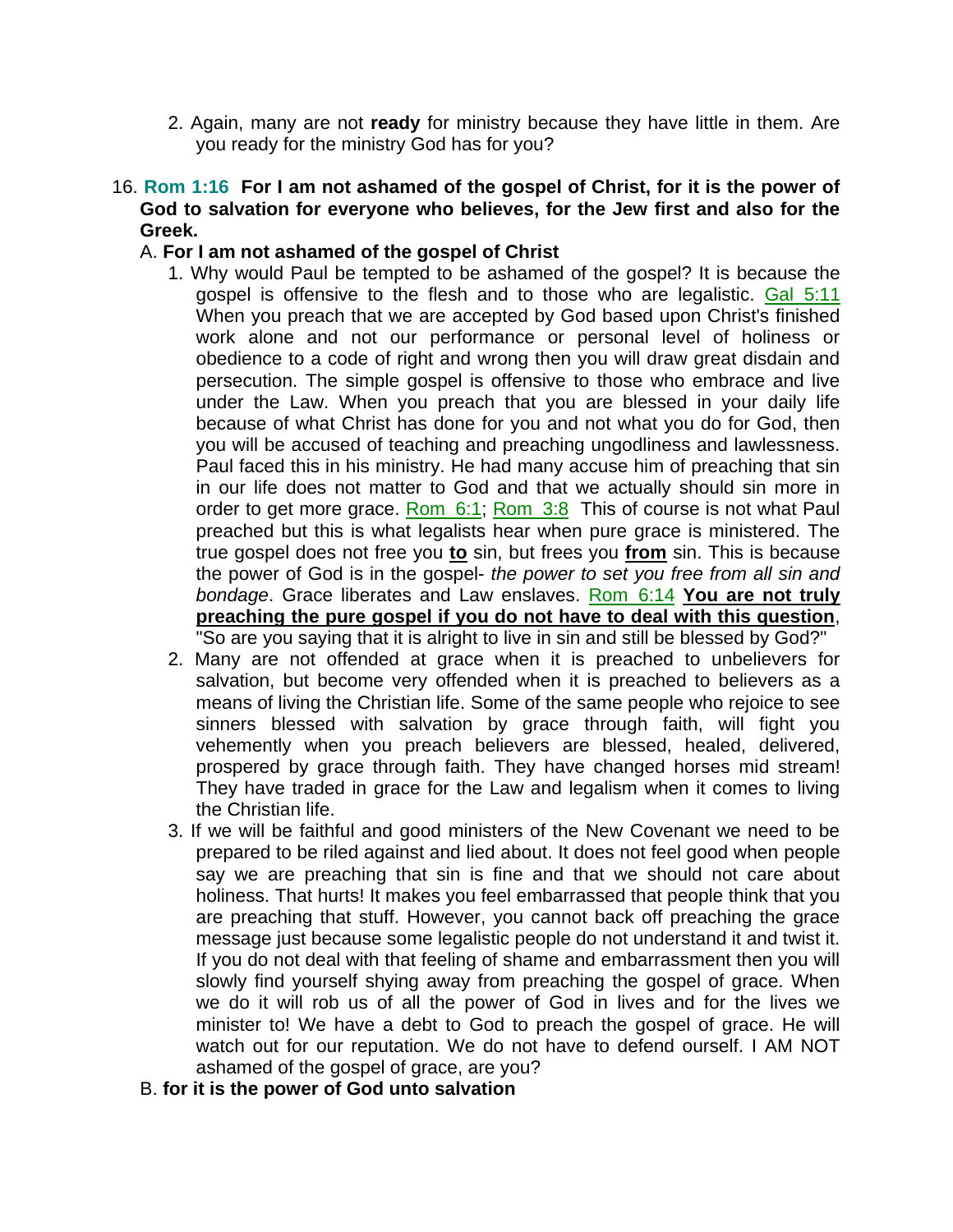- 1. The gospel of grace taps you into the power of God. The Law taps you into the power of your flesh. When you trust in grace, God will perform works of power for you. Under Law you work for God under the power of your own ability. Grace focuses upon what God does. What God does, He does with His power! That power is more than sufficient for everything we need and face! If you live under a performance mentality towards God then you will always struggle with lack, deficiency, and weakness.
- 2. Our flesh will fail us. We cannot perform in the flesh to the standard that God requires of us. He will not accept our partial works or obedience and then supply what is lacking. This is a common belief. However, it is dead wrong! Either God performs **all** for us based solely on **His merits** or He performs nothing for us. Our part in the Christian life is faith. Now, faith is released by words and our actions but those actions are not the cause for God moving in our life. Our movements are to come because we believe God first moved for us by sending Jesus and what Jesus did at the cross! God's movement in Christ is the cause for our movement and what empowers it. The life of faith is a most active life! Paul said he did more than others, but it was actually the grace of God empowering Him. 1Co\_15:10 Our flesh will fail us, but if we lay hold of God's grace, it will sustain us and take us higher by His power! Isa\_40:31
- 3. **unto salvation-** Gr. **sozo** *deliverance, preservation, healing, wholeness, and prosperity.* This is an all inclusive word for God's benefits towards us. The grace of God brings all that we need in the Christian life. Grace is what God does for us outside our merits or level of obedience to a list of rules. God sees faith as obedience and actually links us to the perfect obedience of Christ which was displayed in His perfect life under the Law and His sacrificial death for us. One cannot experience any form of salvation by works or by the Law. God only accepts perfect works and perfect obedience to the Law for Him to move for us. None as done this except the one Man, Christ Jesus.

### 17. **Rom 1:17 For in it the righteousness of God is revealed from faith to faith; as it is written, "THE JUST SHALL LIVE BY FAITH."**

- A. **For in it** in the gospel of grace.
- B. **the righteousness of God is revealed**
	- 1. **righteousness** Gr. **diakaiosune** *"the state of being as one ought to be"; right, innocent*.
		- a. There was only one person that was just as he ought to be in God's eyes. That was Jesus Christ. The problem with humanity was that we were directly the opposite as we were ought to be in God's eyes.
		- b. There are two aspects to righteousness. One is a **judicial act** conferred **upon us**, and the other is that God's decree is **executed** and something takes place **within us**.
			- 1a. **imputed righteousness** Rom\_4:24 This is a legal verdict of God that declares us as we ought to be. It declares we have met the standards of divine justice through Christ and therefore are in right standing with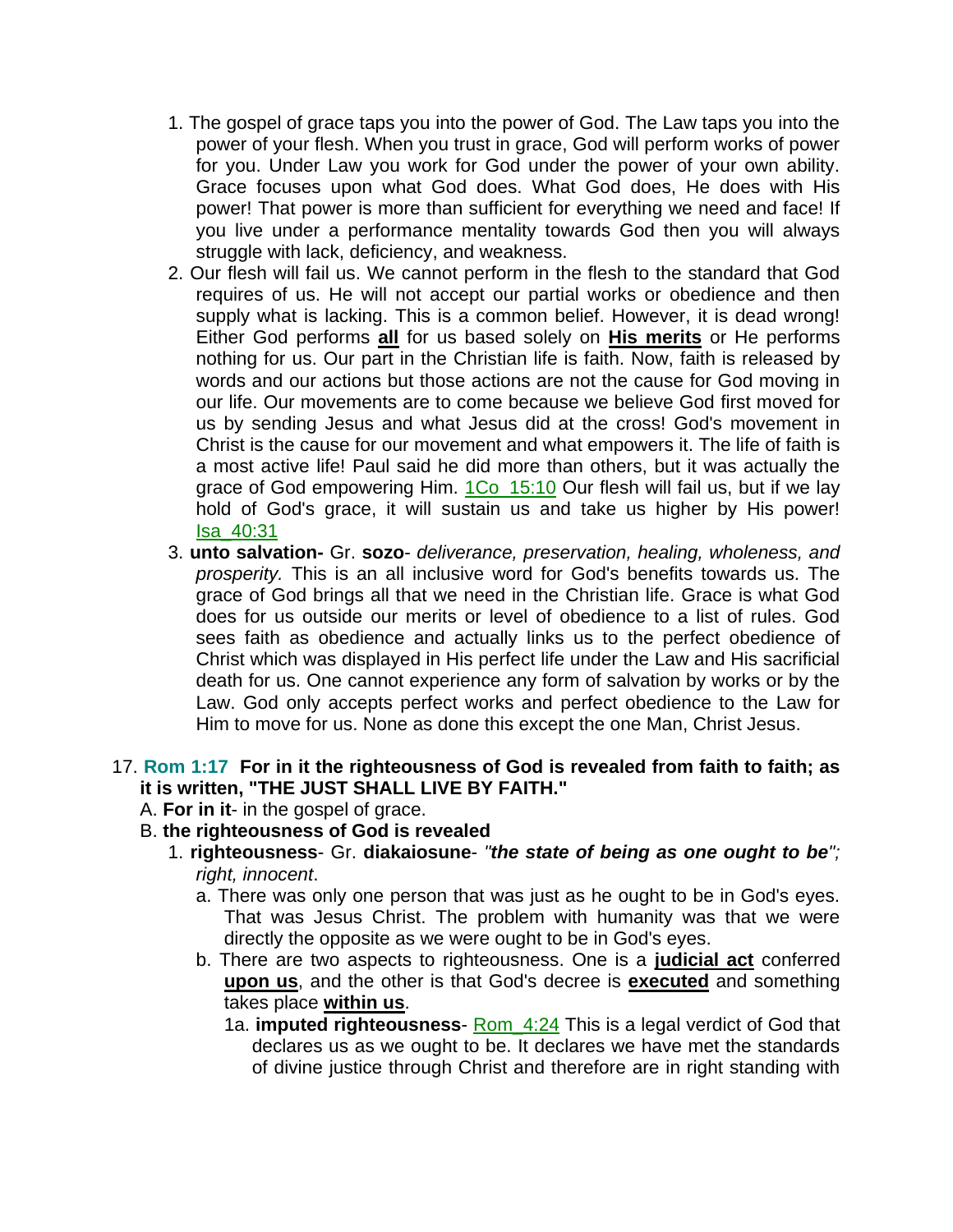Him. This was given to us when we believed upon Christ. This speaks of the believer being "in Christ". This speaks of our **position** in Christ.

- 2a. **imparted righteousness** 2Co\_5:21 This is the actual planting of the righteous life of the Lord Jesus in our reborn spirits at the point of regeneration. The nature of God and His righteousness is imparted into the spirit of the believer. Eph\_4:24 This is the beach head from which God can operate in the life of the believer. It is the source for the fruit of the Spirit. Gal\_5:22-23 This is Christ Jesus in us. This speaks of our condition. Christ in us the hope of Glory.
- 3a. Christians who abuse grace or who are afraid of grace only see one side of righteousness. They see the imputed side. They only see that God made a judicial decree and declared us righteous. Those that abuse grace like to say, "Well, God sees me righteous, so it does not really matter what I do" or they say, "God sees me righteous, but He knows I cannot live without sinning because I really am just a sinner saved by grace" God not only imputes righteousness to us, but He also **IMPARTED** righteousness in us. Knowing this and believing this will release the power of this righteousness to empower us to live a God honoring life! The nature of Christ and the presence of the Holy Spirit is the promise of the New Covenant spoken of in Ezekiel. By a new heart and the Holy Spirit we will be **caused** to walk in the will of God! Eze 36:24-27 We will be caused to walk, not made to walk. If we will believe that the righteousness nature of God is in us then it will empower us and cause us to walk a supernatural walk! Those who are afraid of grace say this, "If you do not make people live by a list of rules to be blessed, then what will motivate people to live holy? Won't they just go willy nilly and go wild?" This would be the case if God just declared us righteous without changing us too. However, God made us righteous and imparted His sin hating life in our hearts. Through the new birth we do not want to sin! God took out the old pig heart we used to have that loved the mud, and replaced it with a sheep heart that hates the mud. A sheep might stumble into the mud occasionally, but they are not content to stay there, I promise you! God is able to keep us living holy much better than man can by fear, intimidation, and legalism. In the O.T. a man tried to keep the ark of God's presence and holiness in balance by his own hand, however, he was struck down for it! 2Sa\_6:6-7 No, God is able to keep His holiness and grace in balance in our life by His nature in us and by the Holy Spirit.
- 2. **is revealed** Gr. **apokalupto** *to remove the cover off*; present tense- lit. *being revealed*
	- a. As long as someone tries to perform for God to get Him to react to him, then righteousness will be tightly sealed from their sight and the actual experience of it in his life.
	- b. The gospel of grace takes the lid off of righteousness and it can be seen and experienced.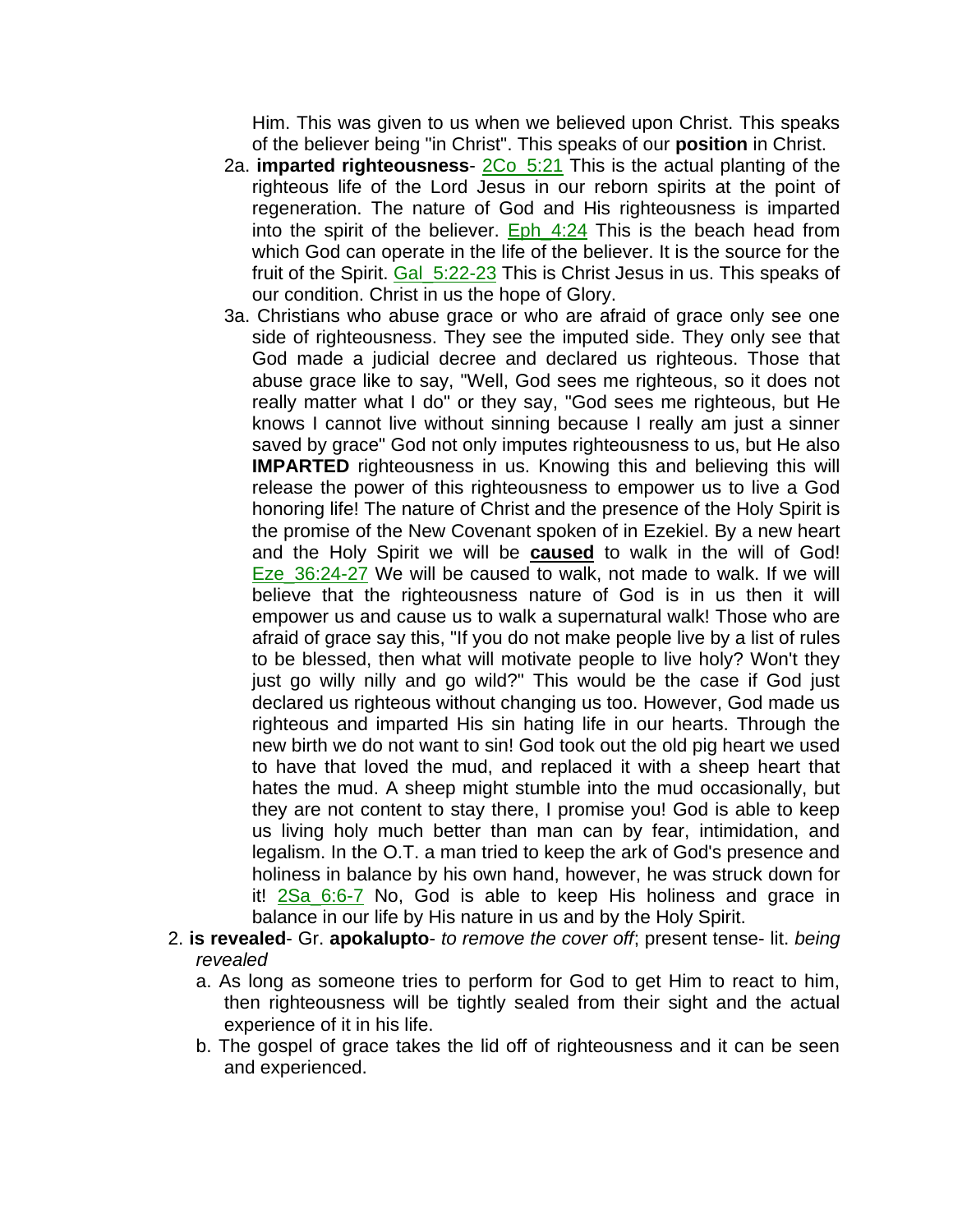- c. Those under legalism are blinded to righteousness. They are always on a quest for "hidden treasure". They have only heard about it, but have never seen it, or experienced it. They are always a few rules away from finding it in their estimation. However, they never do, unless they find Christ first!
- d. There have been multitudes of Christians who had a brief glimpse of righteousness when they got saved but it was quickly covered over again by preachers of legalism that are in too many churches. Most teach that you get saved by grace but to receive anything else after that from God you must perform for Him and keep a set of dogma or rules of right and wrong. Once this happens then the believer is plunged back into the dark and sets out of the treasure hunt for righteousness and the blessings of God that are all too elusive. Many, sad to say, end up living and dying empty handed! They go to heaven when they die, but they experience very little of what Jesus died to give them.
- e. Whenever we exercise in our faith in the finished work of Christ and what He provided by His grace then righteousness is being revealed to us. The more we focus on and meditate on all that Christ did for us and gave to us freely by His perfect life and obedience to God, we will see more and more of God's righteousness manifested in our lives! God's open door into our lives is righteousness. Not our own righteousness, but God's own righteousness conferred upon us and placed within us. From this basis and beach head he pours out all of heaven's resources to us and through us. Is God's righteousness being revealed in you today? Are you enjoying the righteousness of God or are you on a treasure hunt trying to find it?

### C. **from faith to faith**

- 1. This is much like breathing. You took your first breath of air when you were born, and then you live from breath to breath. As you started you need to continue!
- 2. This is the same way with the Christian life! You were born again by faith in God's grace. Now that you were born again by faith you are to live by exercising you faith in God's grace in each situation. Just like you breath in and then out and then in again, so it is with faith. We take in the Word of God, we release our faith. We take in the Word, we release our faith- over and over again!
- 3. We are to continue to walk in Christ the same way we got saved- It was by faith in God's grace. Col 2:6 Each time we take in God's Word and release our faith by words and actions the righteousness of God is revealed in us and through us!
- 4. The sad thing is that many Christians were born again by grace through faith but afterwards they move from grace and faith to legalism and works. They move from unbelief to unbelief and their life falls apart instead of getting better. The path of the righteous [one that lives by faith] grows brighter and brighter. Pro\_4:18 If your life is not getting better and better then you are not living by faith in God's grace.

# D. **As it is written, "The just shall live by faith"**

1. This is a quote from Hab\_2:4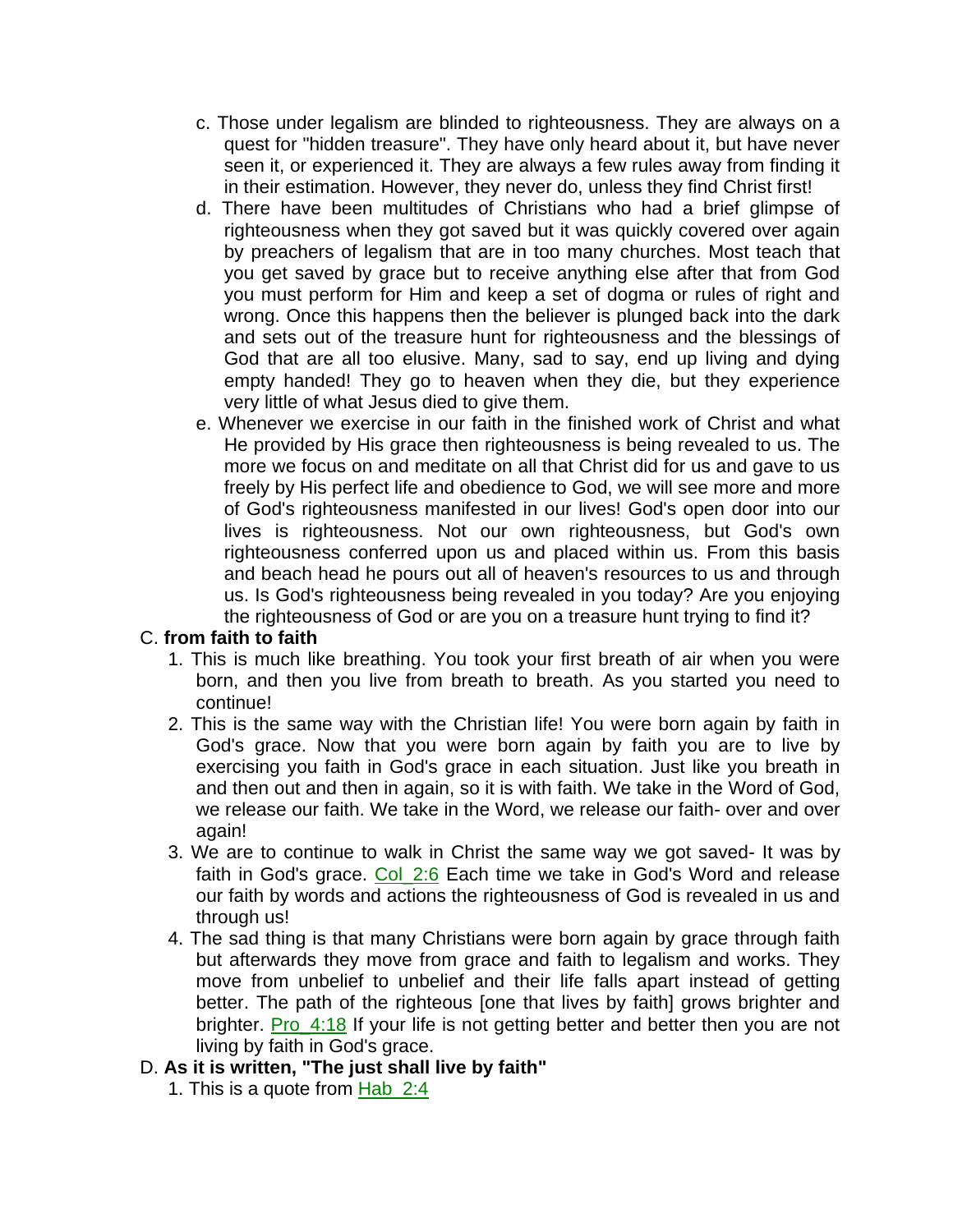- a. This verse begins, "*Behold, his soul which is lifted up is not right*"- The person who tries to be holy enough for God to bless Him is lifting up his soul in God's face. This person is not right with God. Those who live by a code of Law in order to receive from God is shown to be unrighteous! The Just [*one who has received Christ by faith*], shall live by the same principle of faith.
- b. Legalistic people argue and fight that they are right. God says they are not right! Only those who humble themselves to receive grace by faith are right. Only those who live in this way live right lives.
- 18. **Rom 1:18 For the wrath of God is revealed from heaven against all ungodliness and unrighteousness of men, who suppress the truth in unrighteousness,**

## A. **For the wrath of God**

- 1. **wrath** Gr. **orge** *deep seated anger* as opposed to Gr. **thumos** *outburst of anger*
- 2. It is important to note that God's wrath in this verse is revealed against **ungodliness and unrighteousness** of men, not against men as objects primarily themselves. Of course, men are connected to these actions but God's wrath today is revealed against the lawless deeds in the Earth.
- 3. In the O.T. God's wrath was **towards people** because of their sins. Today, His wrath now is revealed **against ungodliness and unrighteousness** that are committed by people.
- 4. The wrath of God was revealed towards mankind at the cross of Jesus Christ. Jesus took the wrath of God for all the sins of humanity at the cross. His wrath was propitiated in regards to people. Jesus Christ is the propitiation of the wrath of God for the whole world.  $1Jn_2:2$  People do not go to hell today because of their sins. These have been paid for at the cross! They go to hell for the rejection of Jesus Christ as their Savior.
- 5. God is not imputing men's sins against them today. 2Co\_5:19 This means God is not directly pouring out is Divine wrath on people for their sins. God is not sending hurricanes, tornado's, and floods to punish people for their sins. He is however revealing his wrath against ungodliness and unrighteousness in the Earth. How? In two ways.
- B. **is revealed from heaven against all ungodliness and unrighteousness of men**- lit. **is being revealed** [Gr. **apokaluptos**- *unveiled*]
	- 1. First God is revealing His wrath toward ungodliness and unrighteousness is the consciousness of men's hearts. God has placed within the human consciousness what is right and wrong and that they deserve to be punished and die for their wrongs. Rom\_1:32
	- 2. Secondly, God's wrath against ungodliness and unrighteousness, which is of heavenly origin, is being revealed to us on the Earth by the **authorities he has established** upon the Earth to judge these **acts** of ungodliness and unrighteousness.
	- 2. God has established authorities in the Earth to reveal His wrath against ungodly and unrighteous behaviors.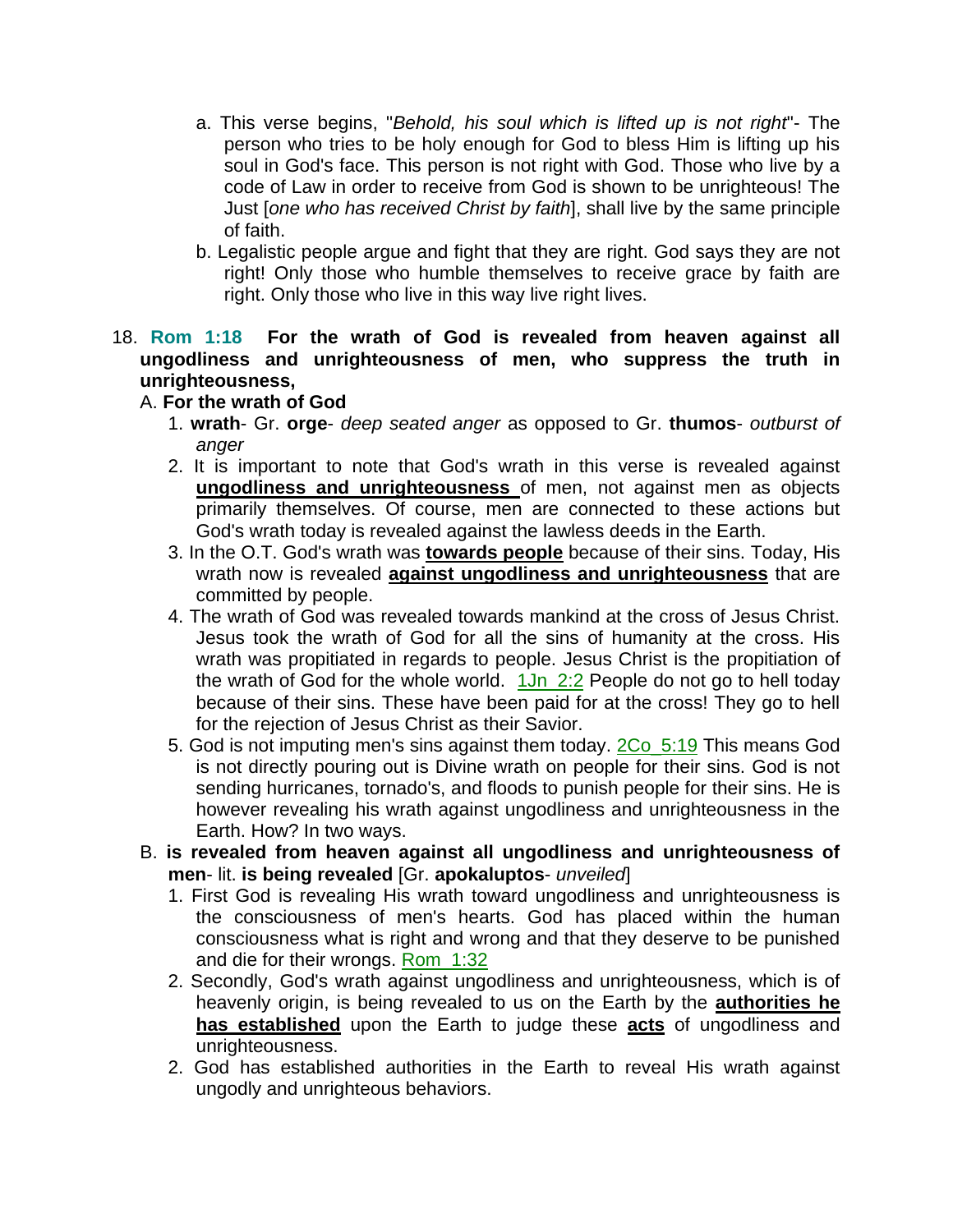- a. Rom 13:1-4 In the same book of Romans, Paul explains that God has set authorities [ex. policemen. judges] in the earth to execute wrath upon acts of evil and those who do it. We should fear the authorities for *wrath's* sake. Whose wrath? God's wrath revealed from heaven by the authorities he has established in the Earth.
- b. The wrath in this verse speaks of **temporal** wrath for ungodly and unrighteous behaviors and not **eternal** wrath revealed at the cross of Jesus Christ. Of course people are connected with these ungodly and unrighteous behaviors and thus they will incur the natural penalties dictated by our courts [ex. *prison terms, capital punishment*]. Each prison on the Earth is a revelation of God's wrath **against ungodliness and unrighteousness** of men. The cross of Jesus Christ however was God's revelation of God's wrath **against mankind** for their sins.

### C. **who suppress the truth in unrighteousness**

- 1. **suppress** Gr. **katecho kata** *down*; **echo** *to hold* lit. *who are holding down*
	- a. the meaning of this word can be seen in the example of holding an air filled beach ball under the water. You have to really try hard to keep it submerged! If you let it go for a second it, it will explode to the surface. This is true of sinners today. They know in their hearts there is a God. They know they have sinned. They know they deserve to be punished for their sins. However, people are trying really hard to keep this knowledge and truth submerged under the surface of their daily thought life. They try to "drown" these truths with activity, pursuits, sinful pleasures, and addictions. They do not allow themselves to think about the true condition of their lives and life after death.
	- b. This is why so many sinners become angry when someone talks about sin or hell. They do not want to think about it.
	- c. People already know they are sinners, even the atheists that tell you they do not believe in God. Even atheists know they are sinners and are deserving death. How do I know? Because God said so! Rom\_1:19; Rom 1:32 They know this but they are the ones trying the hardest to hold down the truth by their unrighteous lives and thoughts instead of coming to grips with it and seeking a solution.
	- d. We need to preach the gospel to sinners. The gospel is good news. The good news is that even though we deserve punishment and hell for our sins, Jesus Christ took both for us so that we do not have to experience them! This sets the sinner free! There is a way out when there appears to be no way out! Joh\_14:6 If we will preach the good news of God's grace many sinners will accept the gift of righteousness with gladness! If we preach sin and hell, then sinners will run from us to hide. They already know sin and hell! They need to know the cross, grace, and forgiveness!

### 19. **Rom 1:19 because what may be known of God is manifest in them, for God has shown** *it* **to them.**

### A. **because what may be known of God**

1. **known**- Gr. **gnostos**- "*what is well known"*